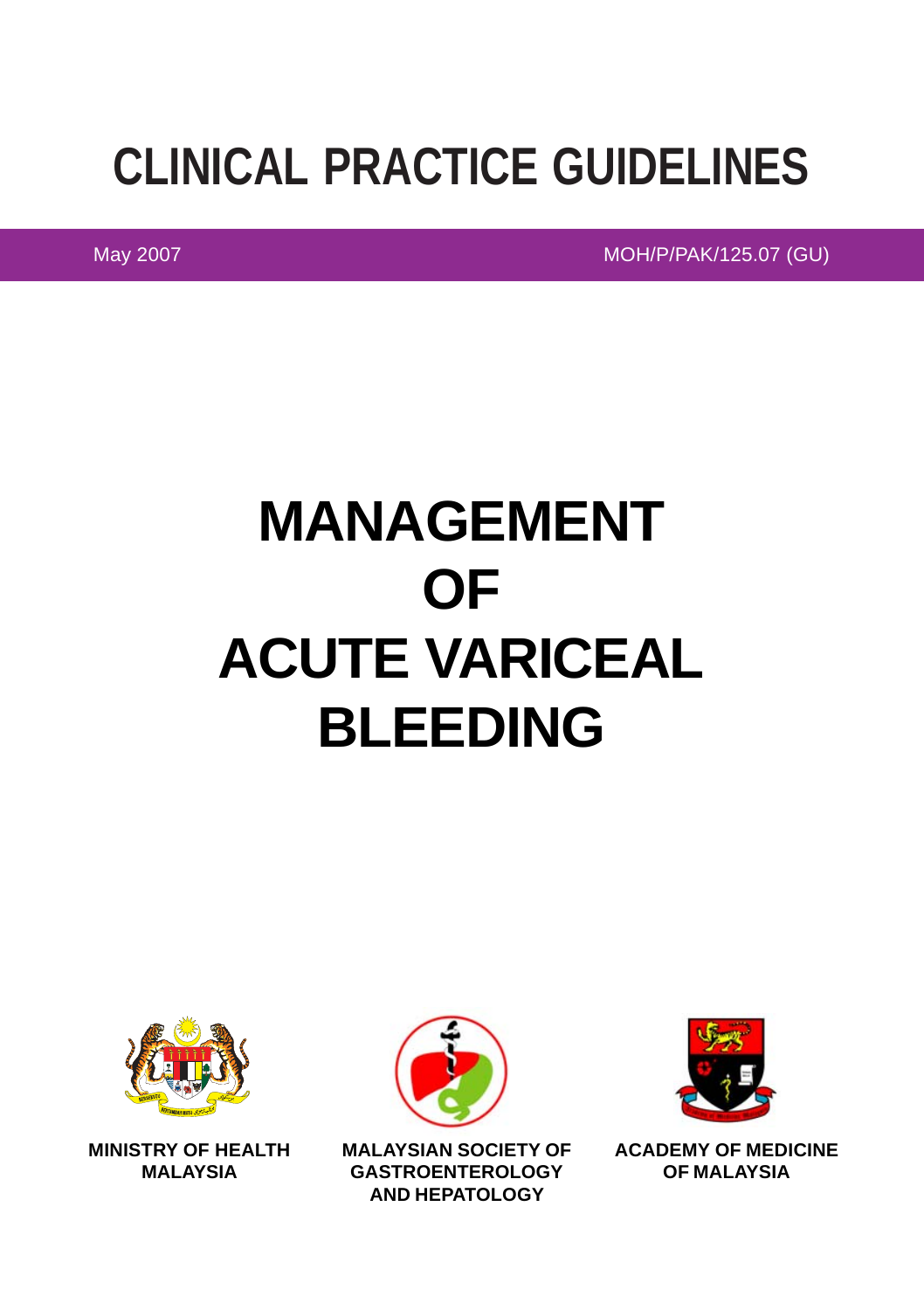#### **Statement of Intent**

This clinical practice guideline is meant to be a guide for clinical practice, based on the best available evidence at the time of development. Adherence to these guidelines may not necessarily ensure the best outcome in every case. Every health care provider is responsible for the management of his/her unique patient based on the clinical picture presented by the patient and the management options available locally.

#### **Review of the Guidelines**

This guideline was issued in May 2007 and will be reviewed in 2010 or sooner if new evidence becomes available.

CPG Secretariat c/o Health Technology Assessment Unit Medical Development Division Ministry of Health Malaysia Level 4, Block E1, Parcel E, Government Office Complex, 62590 Putrajaya.

Available on the following website : http//www.moh.gov.my http://www.acadmed.org.my http://www.msgh.org.my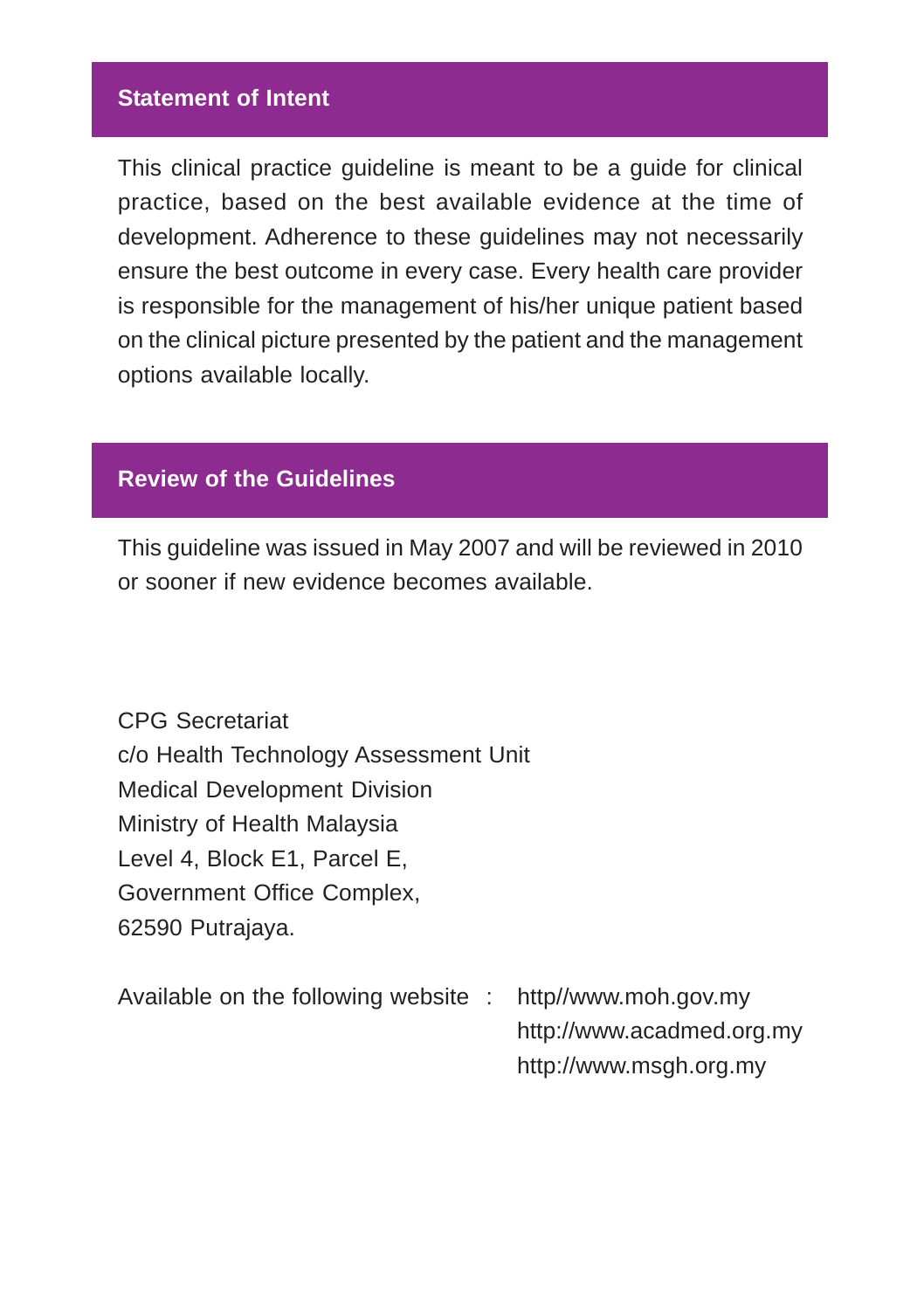#### **GUIDELINE DEVELOPMENT AND OBJECTIVE**

#### **GUIDELINE DEVELOPMENT**

The clinical practice guidelines on the management of acute variceal bleeding was developed by a team of gastroenterologists, a hepatologist and a surgeon. The information sources and search was carried out using PubMed, Ovid and other search engines using 'variceal bleeding', 'oesophageal varices', 'gastric varices', 'variceal bleeding AND therapy', 'variceal bleeding AND prophylaxis' as keywords and included not only randomised clinical trials or meta-analyses, but also other relevant articles. The recommendations were formulated based on a systematic review of current medical literature, taking into consideration local practice and feedbacks from members of MSGH, general practitioners, physicians and general surgeons during the Annual Scientific Meeting and the MSGH Clinical meeting. Where there is lack of evidence, the recommendation was based on expert opinions, and adapting other international guidelines on Acute Variceal Bleeding and the Proceedings of the Fourth Baveno International Consensus Workshop on Portal Hypertension.

The draft guideline was posted on the Ministry of Health Malaysia website for comment and feedback. This guideline has also been presented to the Technical Advisory Committee for Clinical Practice Guidelines, and the Health Technology Assessment and Clinical Practice Guidelines Council, Ministry of Health Malaysia for review and approval.

#### **OBJECTIVE**

The main objective of this guideline is to present evidence-based recommendations to assist health care professionals in the management of acute variceal bleeding and not meant as a comprehensive overview of all aspects of variceal bleeding.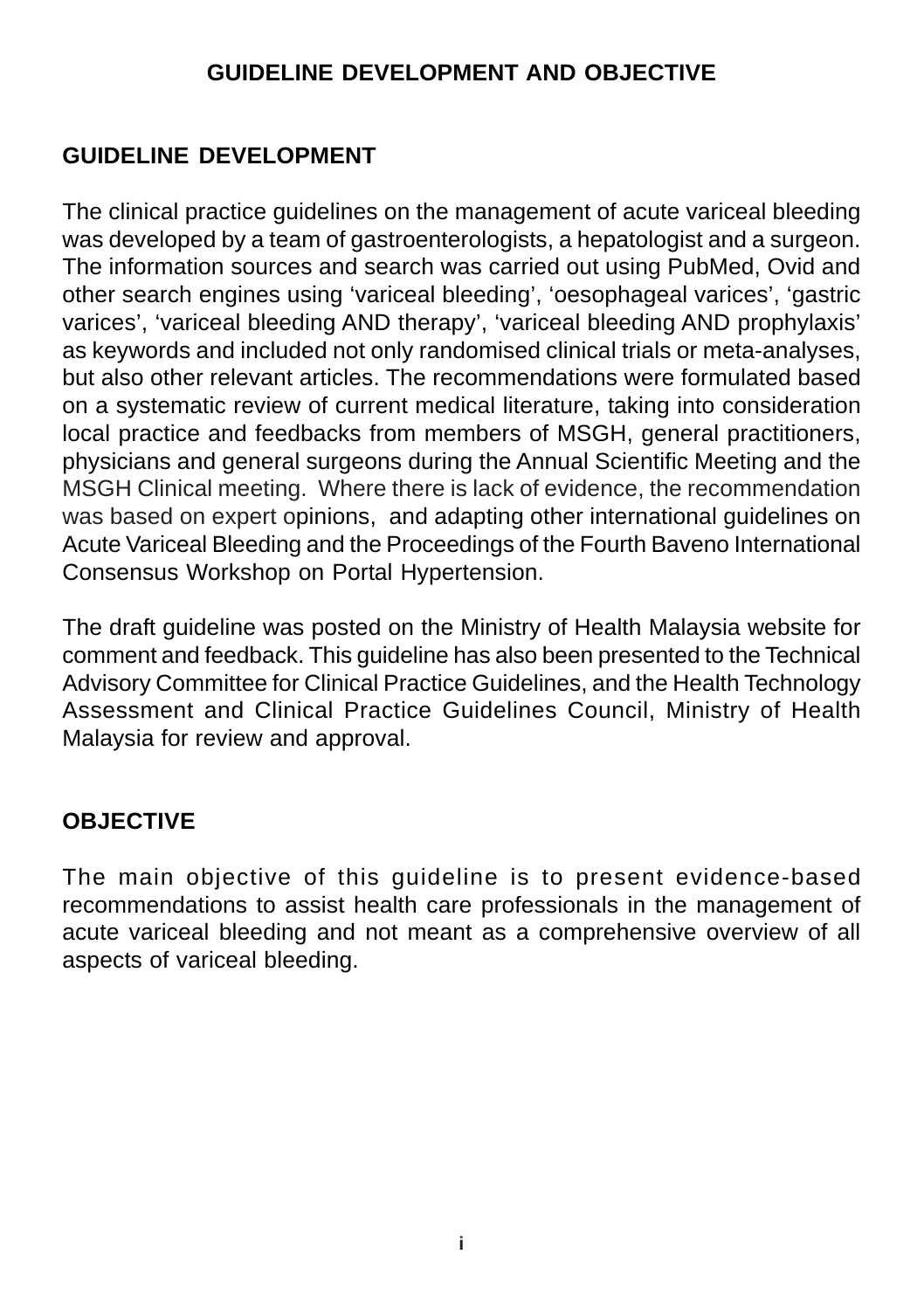#### **CLINICAL QUESTIONS**

- Could morbidity and mortality associated with acute variceal bleeding be reduced with proper evaluation?
- $\bullet$  How can patients with acute variceal bleeding be managed successfully?

## **TARGET POPULATION**

These guidelines are applicable to patients presenting with acute upper gastrointestinal bleeding due to oesophageal or gastric varices.

## **TARGET GROUP/USER**

These guidelines are developed for all health care professionals involved in the evaluation and management of cases with acute variceal bleeding, including general physicians and general surgeons.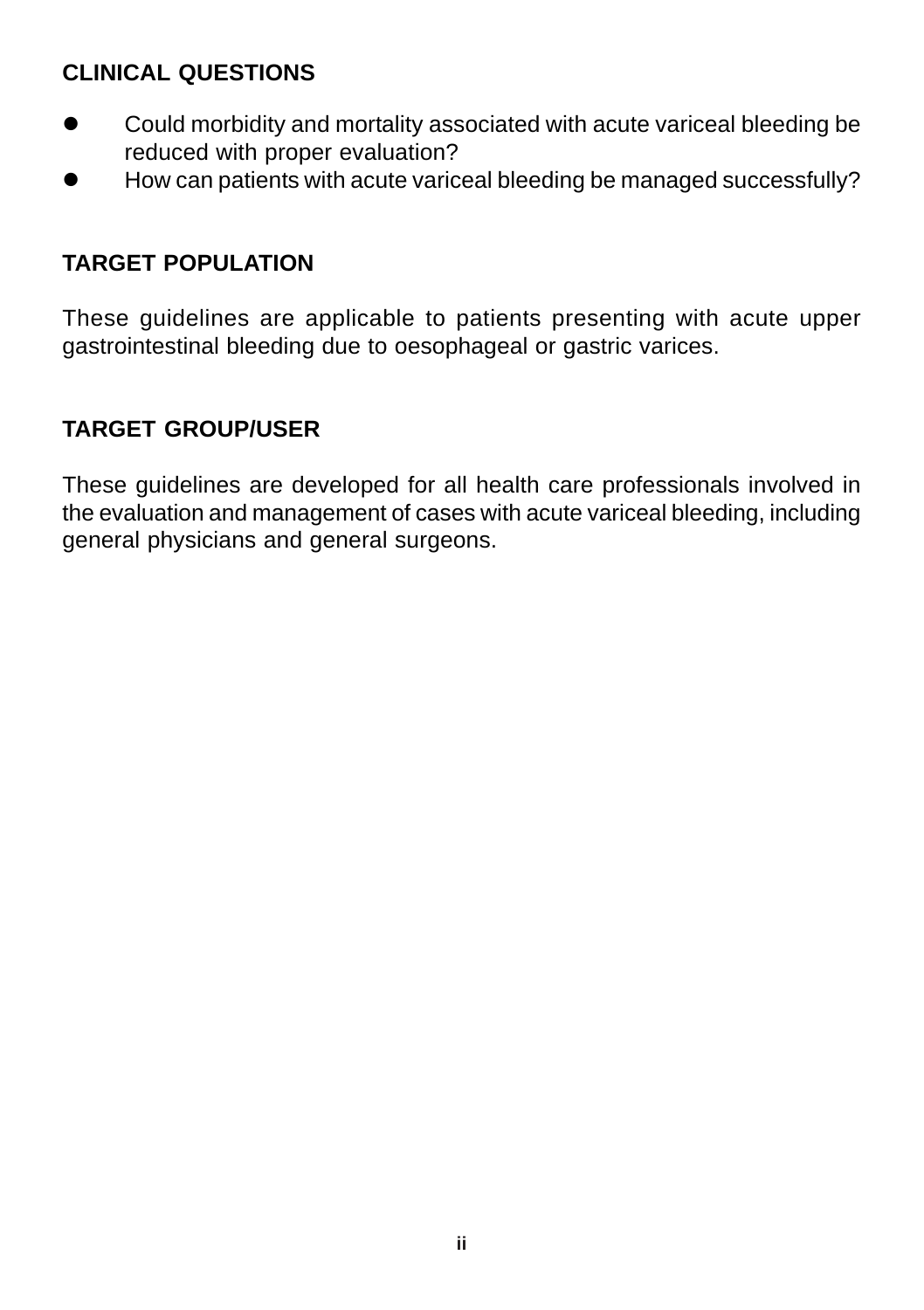#### **GUIDELINE DEVELOPMENT COMMITTEE**

#### **CHAIRPERSON :**

#### **Professor Rosmawati Mohamed**

Consultant Hepatologist and Deputy Dean (Research) Faculty of Medicine University Malaya Kuala Lumpur

#### **PANEL MEMBERS :**

#### **Dr. Jason Chin**

Consultant Gastroenterologist Gleneagles Intan Medical Centre Kuala Lumpur

#### **Dr. Robert Ding**

Consultant Gastroenterologist Island Hospital Penang

#### **Dr. Ryan Ponnudurai**

Consultant Gastroenterologist Selayang Hospital Kuala Lumpur

#### **Dr. Sharmila Sachithanandan**

Consultant Gastroenterologist Selayang Hospital Kuala Lumpur

#### **Mr. Harjit Singh**

Consultant Hepatobiliary Surgeon Selayang Hospital Kuala Lumpur

#### **Dr. Tan Soon Seng**

Consultant Gastroenterologist Subang Jaya Medical Centre Selangor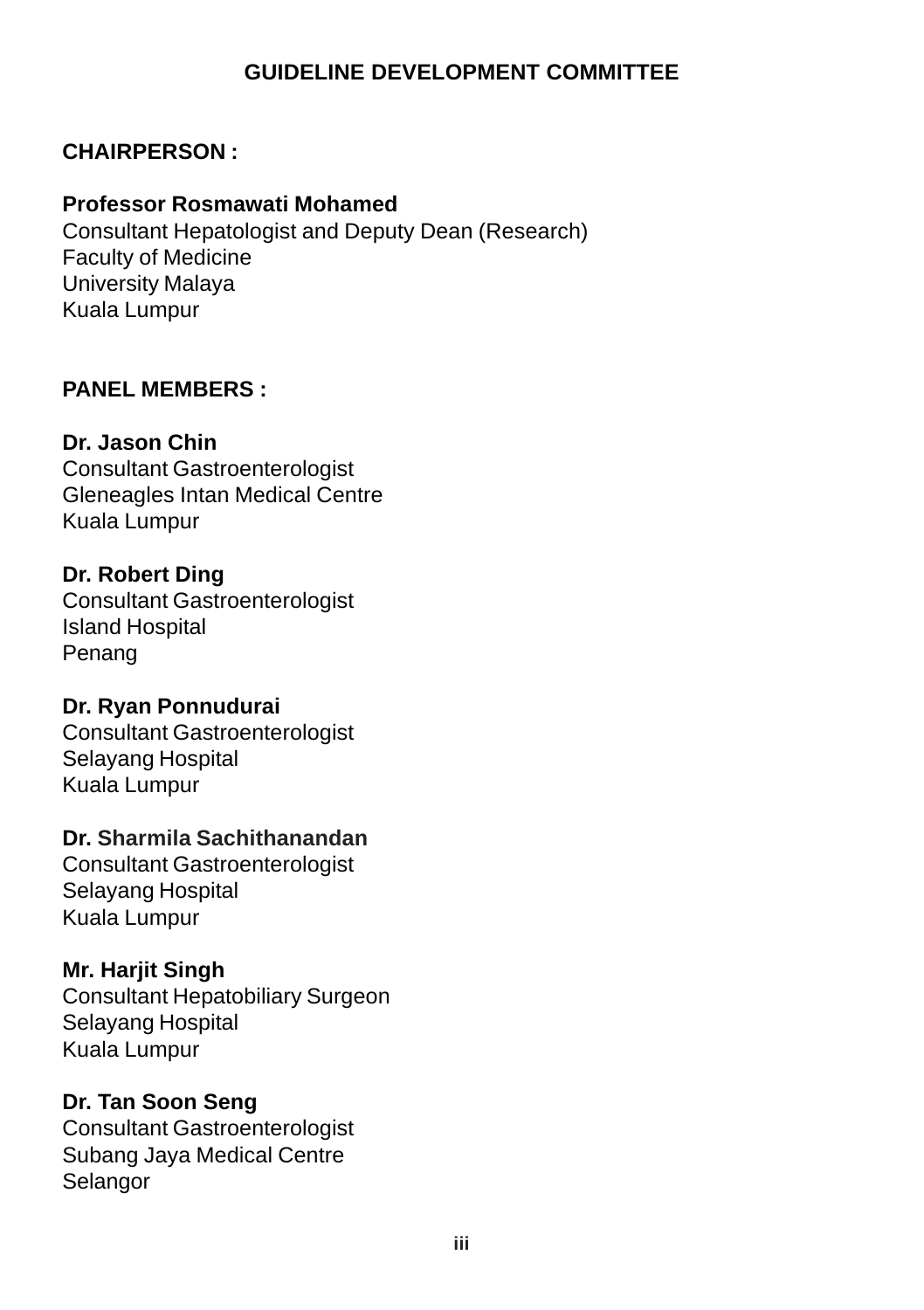#### **EXTERNAL REVIEWERS**

#### **Dr. Jayaram Menon**

Consultant Gastroenterologist & Head Department of Medicine Queen Elizabeth Hospital Kota Kinabalu

#### **Dr. Tan Soek Siam**

Consultant Hepatologist Selayang Hospital Kuala Lumpur

#### **Mr. Andrew Gunn**

Consultant Surgeon & Head Department of Surgery Hospital Sultanah Aminah Johor Bahru

#### **Mr. Abdul Hamid Mat Saim**

Consultant Surgeon Columbia Asia Medical Centre Seremban

#### **Dr. Soon Su Yang**

Consultant Gastroenterologist University Malaysia Sarawak Sarawak

#### **Dr. Lakshumanan Sanker V**

Consultant Hepatologist Selangor Medical Centre Selangor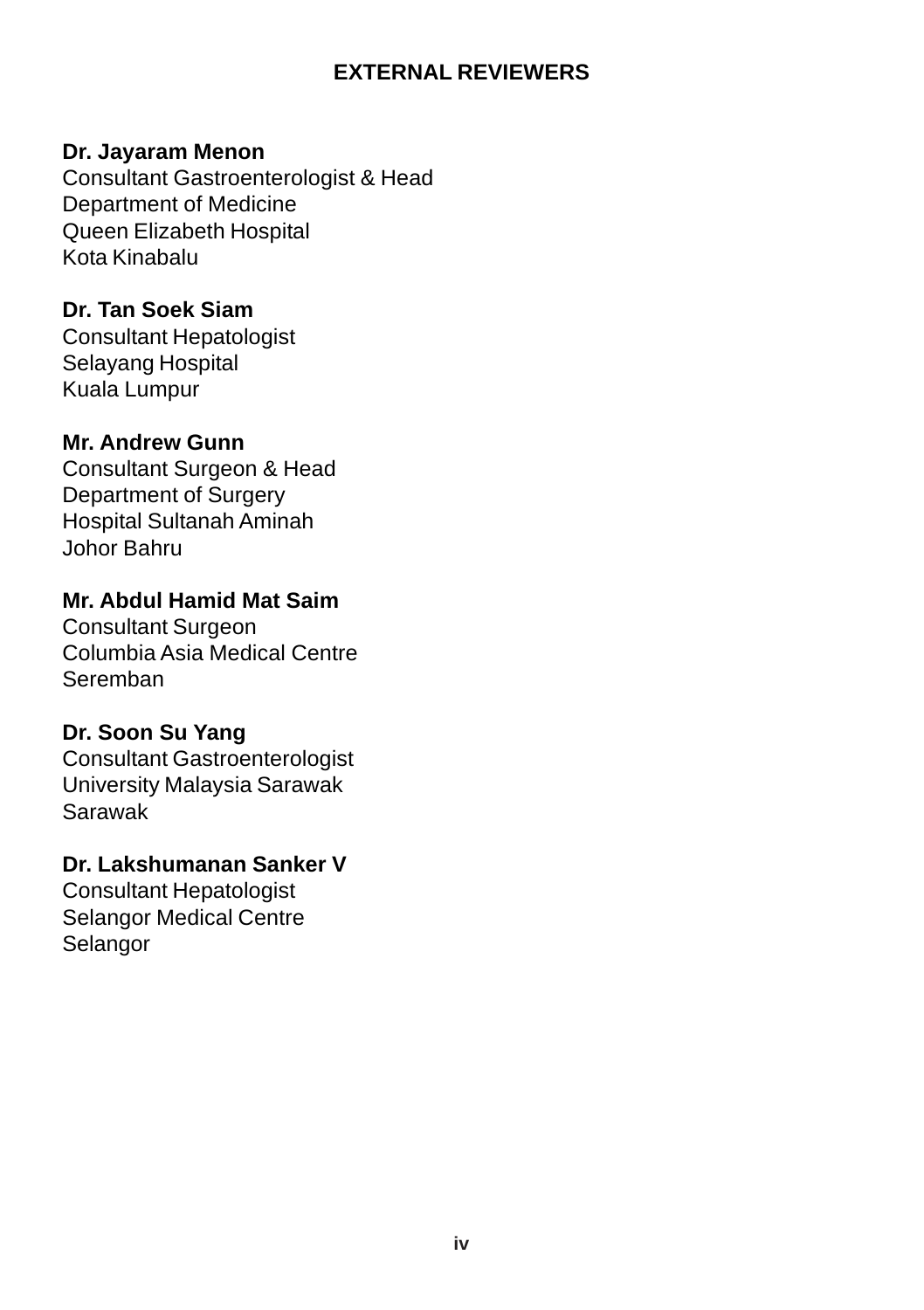#### **SUMMARY OF RECOMMENDATIONS**

| <b>RECOMMENDATIONS</b>                                                                                                                                                                                                                                                                                                                                                                            | <b>GRADE</b> |  |
|---------------------------------------------------------------------------------------------------------------------------------------------------------------------------------------------------------------------------------------------------------------------------------------------------------------------------------------------------------------------------------------------------|--------------|--|
| <b>SCREENING</b>                                                                                                                                                                                                                                                                                                                                                                                  |              |  |
| Screening endoscopy at the time of diagnosis of cirrhosis<br>and every 2 years in patients not known to have varices                                                                                                                                                                                                                                                                              | Grade C      |  |
| <b>OESOPHAGEAL VARICES</b>                                                                                                                                                                                                                                                                                                                                                                        |              |  |
| <b>PRIMARY PROPHYLAXIS (of first variceal bleeding)</b>                                                                                                                                                                                                                                                                                                                                           |              |  |
| Patients with Grade 1 or small varices should not receive<br>primary prophylactic therapy but be screened for enlargement<br>of varices every 1-2 years                                                                                                                                                                                                                                           | Grade C      |  |
| Patients with large varices (Grade 3) or medium varices<br>(Grade 2) with endoscopic red signs or Child's C<br>cirrhosis should be treated                                                                                                                                                                                                                                                        | Grade A      |  |
| Non-selective beta-blockers or endoscopic variceal ligation<br>reduce the risk of index variceal bleeding. Non-selective<br>beta-blockers is the best available modality for primary<br>prophylaxis at present (survival benefit and cost-effective)                                                                                                                                              | Grade A      |  |
| <b>MANAGEMENT OF ACUTE OESOPHAGEAL VARICEAL BLEEDING</b>                                                                                                                                                                                                                                                                                                                                          |              |  |
| Patients should be referred to and treated in units where<br>staff are familiar with the management and the therapeutic<br>interventions to be performed                                                                                                                                                                                                                                          | Grade C      |  |
| Resuscitation<br>• Haemodynamic monitoring, large bore IV line or<br>central venous access<br>• Blood: group and cross-matched<br>• Correct coagulopathy<br>• Consider intubation for airway protection if severe<br>uncontrollable bleeding, encephalopathic, inability<br>to maintain $O2$ saturation adequately and to prevent aspiration<br>• ICU bed and facilities should be made available | Grade C      |  |
| Institute pharmacotherapy<br>• IV Terlipressin/Octreotide/Somatostatin for 2-5 days to prevent<br>early rebleeding<br>• Terlipressin: 2mg bolus and 1mg every 6 hours for 2-5 days.<br>• Somatostatin: 250mcg bolus followed by 250mcg/hour infusion<br>for 5 days<br>• Octreotide: 50mcg bolus followed by 50mcg/hour for 5 days                                                                 | Grade A      |  |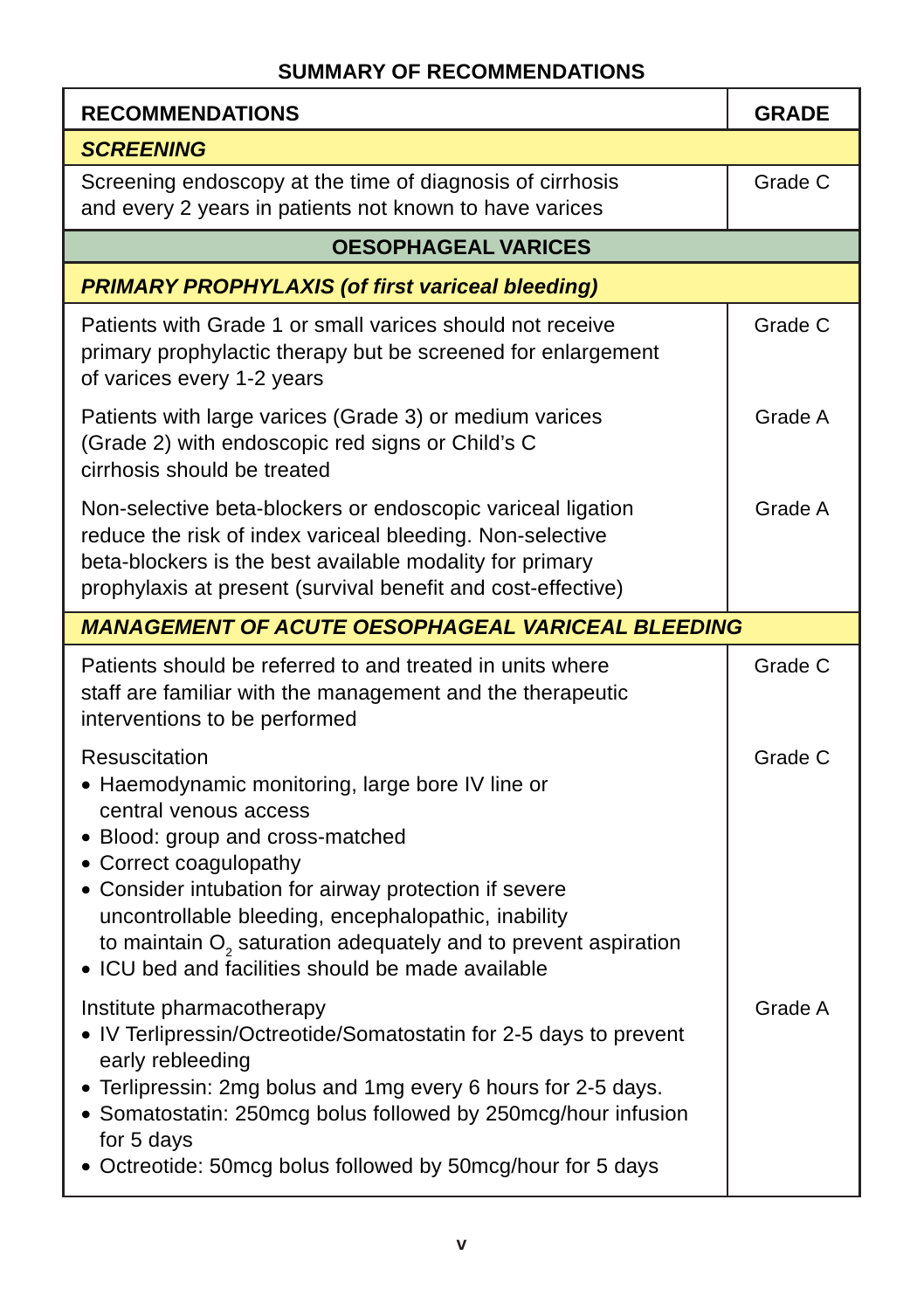| Antibiotic prophylaxis in patients with cirrhosis<br>• Antibiotic treatment should be continued for 7 days<br>• Norfloxacin 400mg bd<br>OR Ciprofloxacin 500mg bd<br>OR IV 200mg bd<br>OR Third generation cephalosporins (e.g. Ceftriaxone 1g daily) | Grade A            |  |  |
|-------------------------------------------------------------------------------------------------------------------------------------------------------------------------------------------------------------------------------------------------------|--------------------|--|--|
| <b>Upper GI Endoscopy</b><br>• As soon as possible<br>• If endoscopy is unavailable and there is presence of active<br>bleeding, consider balloon tamponade and referral to tertiary centre                                                           | Grade C<br>Grade C |  |  |
| <b>Control of Bleeding</b><br>• Endoscopic variceal ligation (EVL) is recommended;<br>endoscopic sclerotherapy can be used if EVL is technically difficult                                                                                            | Grade A            |  |  |
| <b>Persistent Active Bleeding</b><br>• Consider repeating endoscopy, TIPS or surgical intervention<br>• Balloon tamponade may be considered                                                                                                           | Grade B<br>Grade C |  |  |
| <b>SECONDARY PROPHYLAXIS</b>                                                                                                                                                                                                                          |                    |  |  |
| Non-selective beta-blockers, EVL or both should be used.<br>However, beta-blockers and EVL are the treatment of first choice                                                                                                                          | Grade A            |  |  |
| TIPS or shunt surgery if non-compliant or refractory to<br>pharmacological and/or endoscopic therapy                                                                                                                                                  | Grade B            |  |  |
| <b>GASTRIC VARICES</b>                                                                                                                                                                                                                                |                    |  |  |
| Gastro-oesophageal varices Type 1<br>• Treat as for oesophageal varices                                                                                                                                                                               | Grade B            |  |  |
| Gastro-oesophageal varices Type 2 and isolated gastric varices<br>• For acute bleeding: injection with cyanoacrylate                                                                                                                                  | Grade A            |  |  |
| If persistent active bleeding<br>• TIPS or surgical intervention<br>• Balloon tamponade should be considered                                                                                                                                          | Grade B<br>Grade C |  |  |
| Secondary prophylaxis<br>• Beta-blockers, injection with cyanoacrylate or TIPS                                                                                                                                                                        | Grade B            |  |  |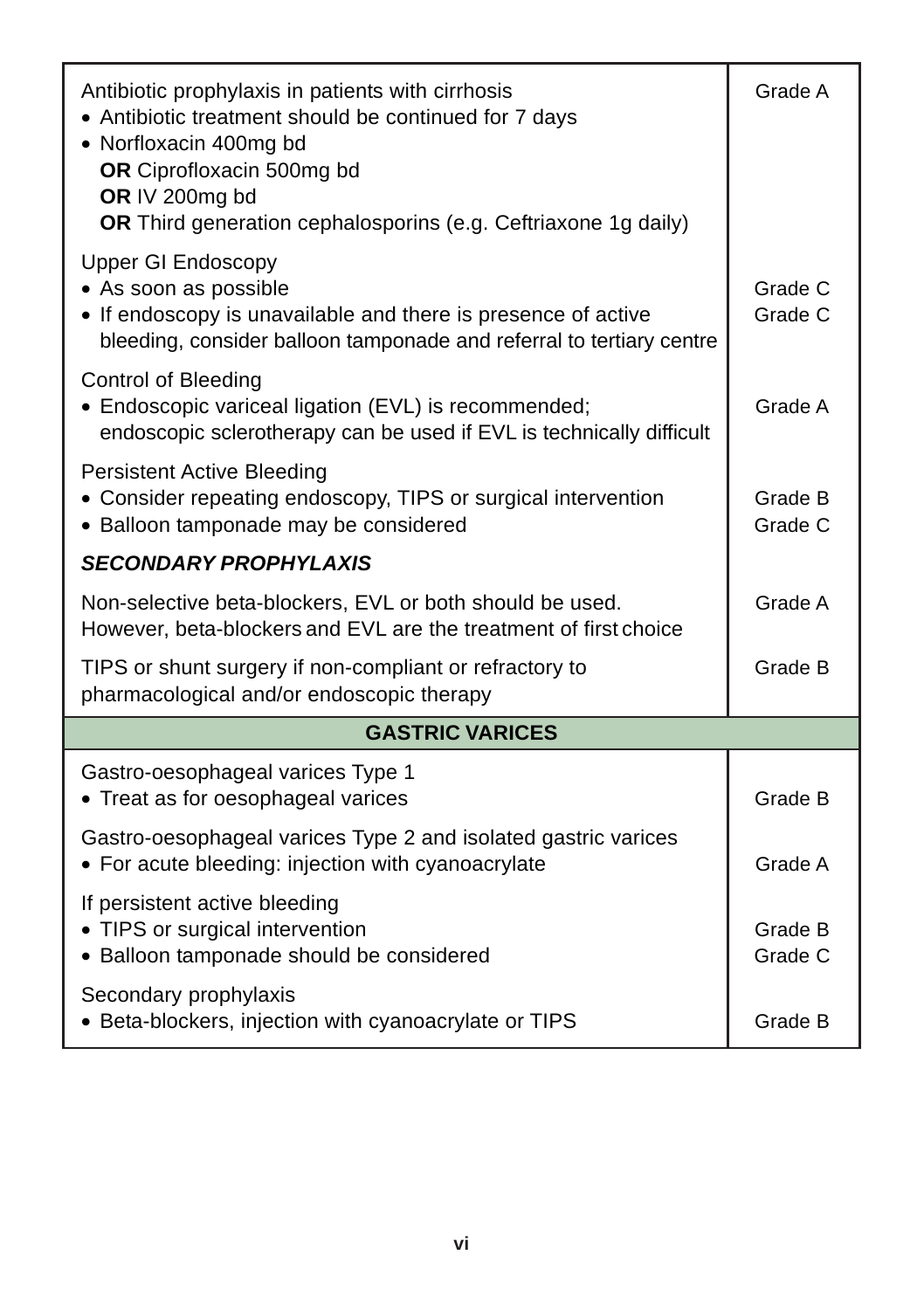## **TABLE OF CONTENTS**

|    | GUIDELINE DEVELOPMENT AND OBJECTIVE<br><b>GUIDELINE DEVELOPMENT COMMITTEE</b><br>SUMMARY OF RECOMMENDATIONS                                                                                                                                                                                                                                                                                                                                                        | j<br>Ϊij<br>$\vee$                                           |
|----|--------------------------------------------------------------------------------------------------------------------------------------------------------------------------------------------------------------------------------------------------------------------------------------------------------------------------------------------------------------------------------------------------------------------------------------------------------------------|--------------------------------------------------------------|
| 1. | <b>INTRODUCTION</b>                                                                                                                                                                                                                                                                                                                                                                                                                                                | 1                                                            |
| 2. | <b>BACKGROUND</b><br>2.1<br>Oesophageal Varices<br>2.2<br><b>Gastric Varices</b>                                                                                                                                                                                                                                                                                                                                                                                   | 1<br>1<br>3                                                  |
| 3. | <b>PRIMARY PROPHYLAXIS</b><br>3.1<br>Oesophageal Varices<br>3.1.1 Pharmacological Therapy for Oesophageal Varices<br>3.1.2 Endoscopic Therapy for Oesophageal Varices<br><b>Gastric Varices</b><br>3.2                                                                                                                                                                                                                                                             | 4<br>4<br>4<br>5<br>6                                        |
| 4. | <b>SCREENING ENDOSCOPY</b>                                                                                                                                                                                                                                                                                                                                                                                                                                         | 6                                                            |
| 5. | <b>MANAGEMENT OF ACUTE VARICEAL BLEEDING</b><br>5.1<br>General Management<br>5.2<br>Antibiotics in Acute Variceal Bleeding<br>5.3<br>Pharmacological Therapy for Acute Variceal Bleeding                                                                                                                                                                                                                                                                           | 7<br>7<br>$\overline{7}$<br>8                                |
| 6. | <b>MANAGEMENT OF OESOPHAGEAL VARICEAL BLEEDING</b><br>6.1<br><b>Endoscopic Therapy</b><br>6.2<br>Balloon Tamponade<br>6.3<br>Transjugular Intrahepatic Portosystemic Shunts (TIPS)<br>6.4<br>Surgical Therapy<br>6.5<br>Secondary Prophylaxis<br>6.5.1 Pharmacological Therapy<br>6.5.2 Endoscopic Therapy<br>6.5.3 Combination of Pharmacological and Endoscopic Therapy<br>6.5.4 Transjugular Intrahepatic Portosystemic Shunts (TIPS)<br>6.5.5 Surgical Therapy | 9<br>9<br>10<br>10<br>10<br>11<br>11<br>11<br>12<br>13<br>13 |
| 7. | <b>MANAGEMENT OF ACUTE GASTRIC VARICEAL BLEEDING</b><br>Gastro-Oesophageal Varices (GOV) Type 1<br>7.1<br>7.2<br>Gastro-Oesophageal Varices (GOV) Type 2 and<br><b>Isolated Gastric Varices (IGV)</b><br>7.2.1 Endoscopic Therapy<br>7.2.2 Balloon Tamponade<br>7.2.3 Transjugular Intrahepatic Portosystemic Shunts (TIPS)<br>7.2.4 Secondary Prophylaxis                                                                                                         | 14<br>14<br>14<br>14<br>14<br>14<br>15                       |
| 8. | <b>CONCLUSION</b><br><b>ALGORITHMS</b><br><b>REFERENCE</b><br><b>ACKNOWLEDGEMENT</b><br><b>DISCLOSURE STATEMENT</b><br><b>SOURCES OF FUNDING</b>                                                                                                                                                                                                                                                                                                                   | 15<br>16<br>18<br>25<br>25<br>25                             |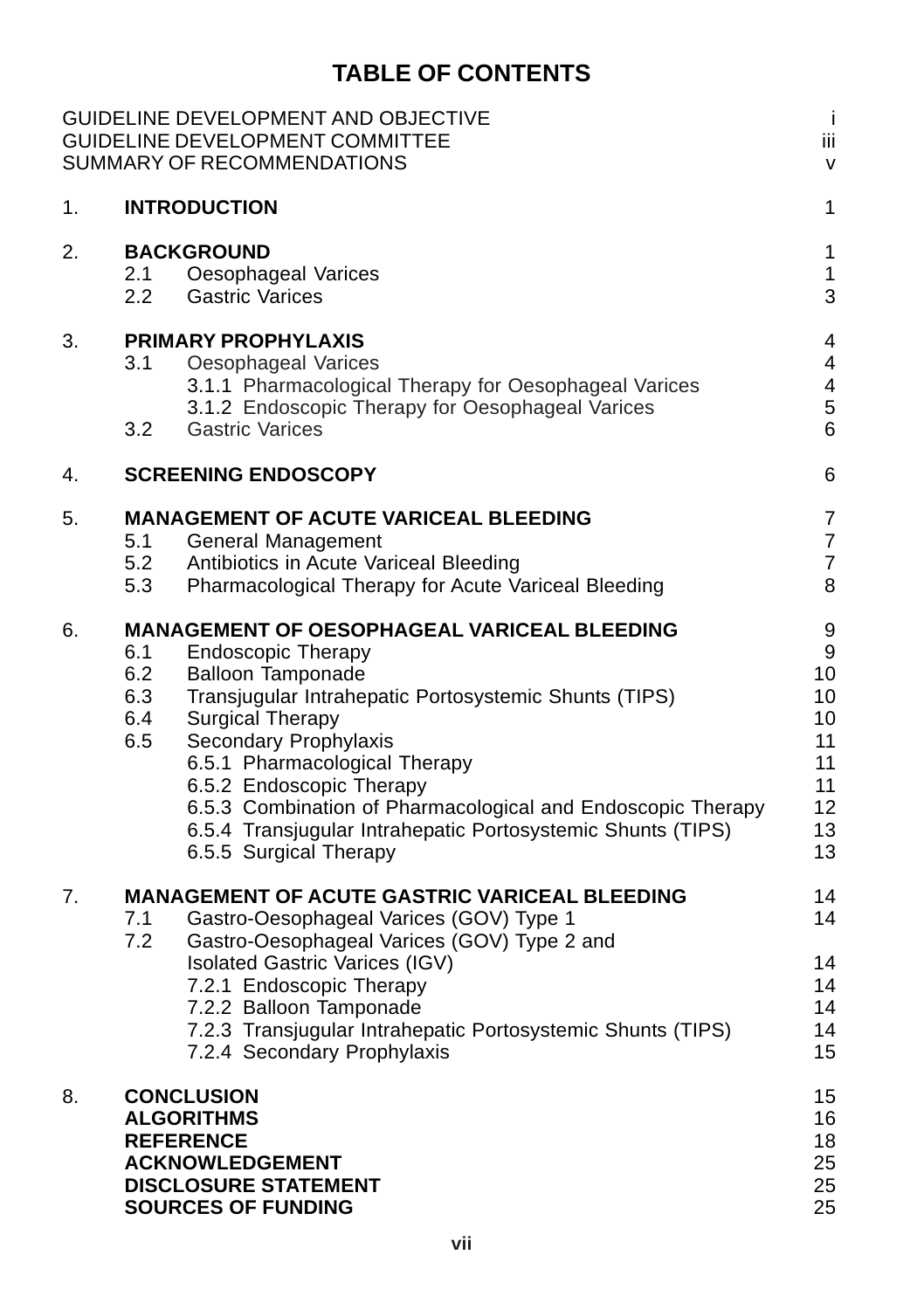## **1. INTRODUCTION**

Gastroesophageal variceal bleeding accounts for 10-30% of upper gastrointestinal haemorrhage and is a major cause of death in patients with cirrhosis.<sup>1</sup> The prevalence of oesophageal varices in patients with cirrhosis varies from 24-81%.<sup>2-5</sup> At the time of diagnosis of cirrhosis, oesophageal varices are present in about 60% of decompensated and 30% of compensated patients.<sup>6</sup>

Variceal bleeding accounts for 6.4% of upper gastrointestinal bleeding in Malaysia.7 Fifteen percent (105/699) of emergency endoscopy for upper gastrointestinal bleeding performed in Selayang Hospital are due to acute variceal bleeding (unpublished data). The aetiology of cirrhosis in Malaysia is mainly due to hepatitis B or alcohol.<sup>8</sup> The majority of patients who presented with variceal bleeding are Chinese followed by Indians.

## **2. BACKGROUND**

## **2.1 Oesophageal Varices**

Portal hypertension leads to the development of portosystemic collaterals including gastroesophageal varices. The hepatic venous pressure gradient (HVPG), defined as the difference between the wedged/occluded hepatic venous pressure and the free hepatic venous pressure, is the most commonly used parameter to measure portal pressure. The HVPG threshold for the development of varices is 10mmHg (normal HVPG < 5mmHg). However, not all patients with hepatic venous pressure gradient above this level have oesophageal varices.<sup>9</sup> Although the measurement of HVPG is reliable and is a useful adjunct, the procedure is invasive and thus is not widely used in clinical practice.

It is estimated that the annual risk of developing 'de novo' varices after initial diagnosis of cirrhosis is about  $5-8\%$  per year.<sup>10,11</sup> The appearance of oesophageal varices has some correlation with the severity of liver disease and portosystemic shunting as well as continued alcohol abuse.12-14 In alcoholic liver disease, continued abstinence from alcohol may result in a decreasing size or even disappearance of varices. Abstainers have a significantly higher survival rate and a decrease probability of bleeding.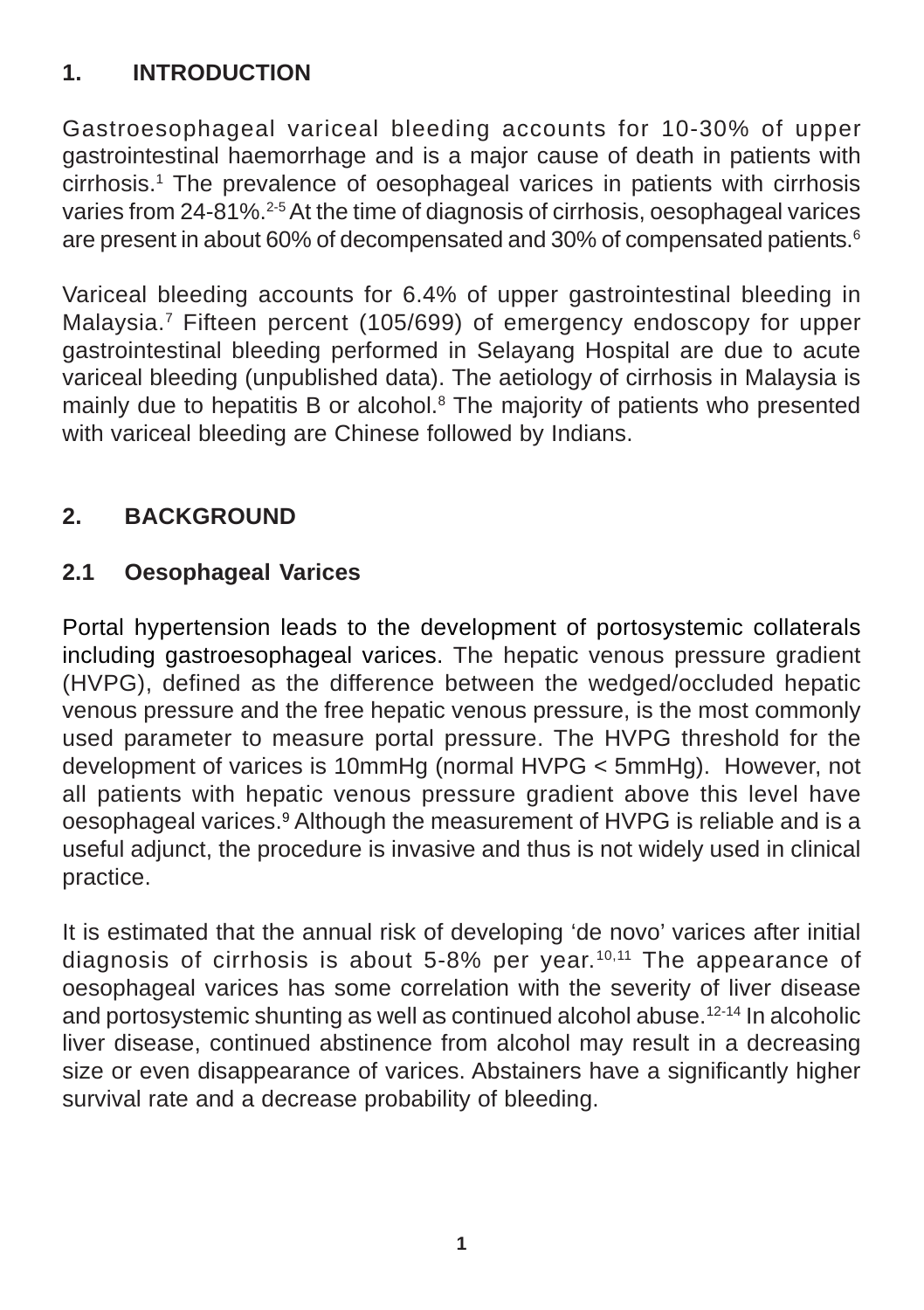|  |  |  | Table 1: Size classifications of oesophageal varices |  |  |  |
|--|--|--|------------------------------------------------------|--|--|--|
|--|--|--|------------------------------------------------------|--|--|--|

| <b>Japanese</b>                                                        | US     | <b>VA Trial</b>  | <b>Paquet</b> |
|------------------------------------------------------------------------|--------|------------------|---------------|
| Absent                                                                 | Absent | Absent           | Absent        |
| Grade 1: small, straight varices not<br>disappearing with insufflation | Small  | $< 5 \text{ mm}$ |               |
| Grade 2: medium varices occupying<br>less than one third of the lumen  | Medium | $5-9$ mm         |               |
| Grade 3: large varices occupying<br>more than one third of the lumen   | Large  | $> 9$ mm         | Ш             |
|                                                                        | Giant  |                  | IV            |

To date, there is no consensus on the definition of small varices. Amongst the various classifications of oesophageal varices shown in Table 1,<sup>15-18</sup> the grading developed in Japanese studies is preferred **(Level of evidence III)**. Varices increase in size from small to large at an annual rate of 10-15%.<sup>11</sup> Despite the high occurrence of varices in cirrhotic patients, only 30% of patients with varices will experience variceal haemorrhage.<sup>4,5</sup> The risk of bleeding appears to be greatest within the first year after diagnosis. Mortality of the first bleeding episode is high and ranges between 30% and 50% within 6 weeks;<sup>19</sup> mortality from uncontrolled bleeding in the first instance is between 5-8%.20 The risk factors for the first episode of variceal bleeding in cirrhotic patients include the severity of the liver dysfunction, the size of the varices (large greater than small), and the presence of endoscopic red wale signs.<sup>4,17,21</sup> Another important risk factor to consider is the hepatic venous pressure gradient (HVPG). It is now well accepted that variceal bleeding will not occur if the HVPG is below 12mmHg.<sup>22</sup> Once this 12mmHg HVPG threshold is crossed, bleeding is expected to occur at some point.

Patients who survived the first bleed from oesophageal varices are at a significant risk of recurrent haemorrhage: 70% of patients will experience recurrent haemorrhage and about a third of further bleeding episodes are fatal.4,23 Up to fifty percent of recurrent haemorrhage occurs within the first 6 weeks after the index bleed.<sup>20</sup> The risk of re-bleeding is highest during the first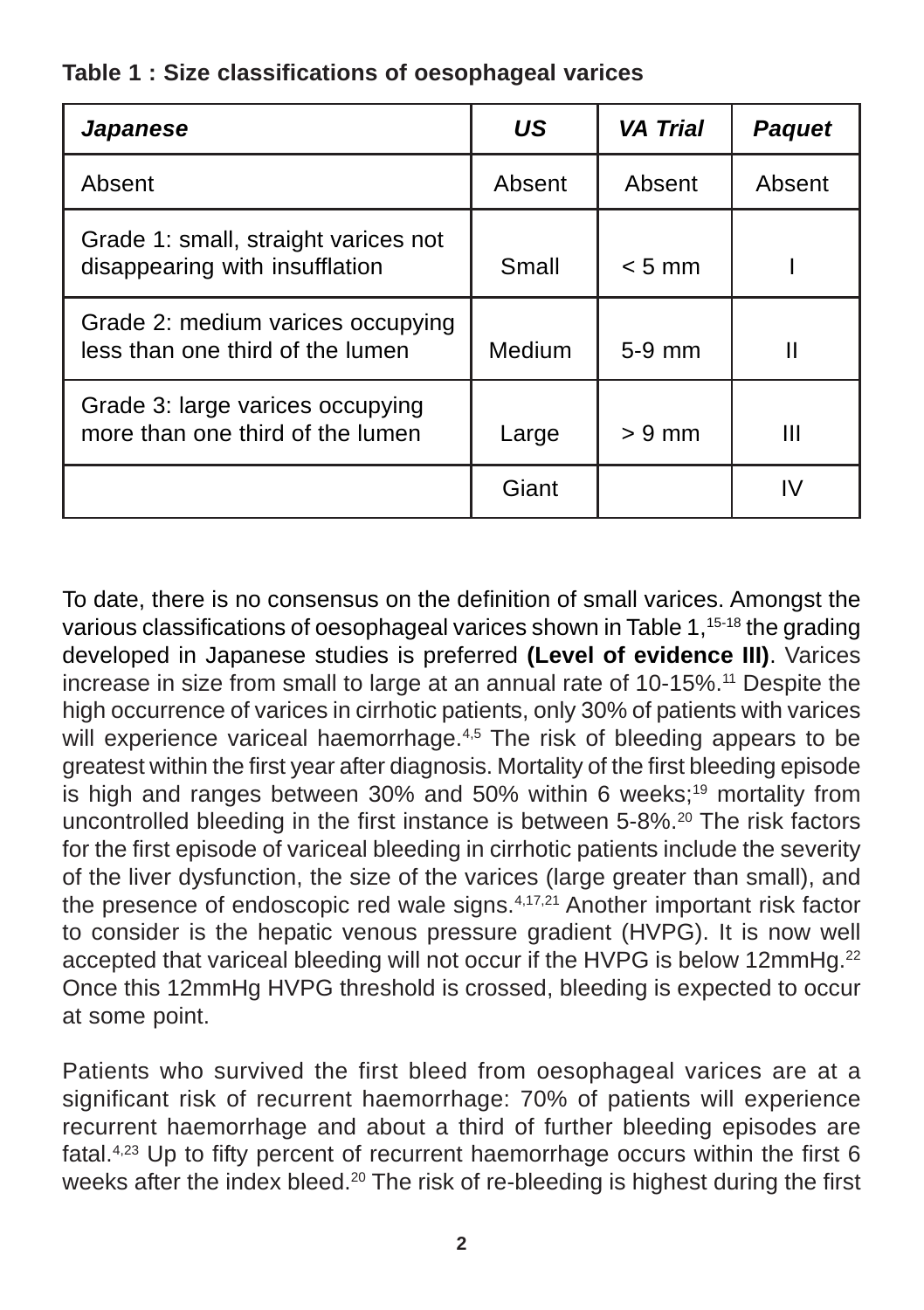five days, decreases slowly over the first 6 weeks, and becomes virtually equal to that before the index bleed after the sixth week.19 Risk factors predictive of re-bleeding include the degree of hepatic decompensation, age greater than 60, severity of initial bleed, renal insufficiency, level of portal pressure, size of varices, active bleeding at the time of initial endoscopy and the presence of hepatoma.20,23

**Recommendation for classification of oesophageal varices** The Japanese classification is the preferred grading scale for the staging of oesophageal varices. **(Grade C)**

## **2.2 Gastric Varices**

Gastric varices account for approximately 20-30% of cases of variceal bleeding. The prevalence of gastric varices in patients with portal hypertension varies from 6-78% and approximately 25% of gastric varices bleed during lifetime.<sup>24</sup> Primary gastric varices are varices detected at the time of the first endoscopy, whereas, secondary gastric varices are those which occur within two years of eradication of oesophageal varices. Gastric varices occur five times more often in patients with oesophageal varices that have previously bled than in those that have never bled. Although gastric variceal haemorrhage occurs less frequently than oesophageal variceal haemorrhage, the severity of bleeding and mortality, especially with fundal varices, is greater.<sup>25</sup>

The preferred classification of gastric varices is based on location, size and endoscopic features of the varices:<sup>24,26</sup> gastro-oesophageal varices (GOV) and isolated gastric varices (IGV). GOV extend beyond the gastro-oesophageal junction (OGJ) and are always associated with oesophageal varices. They are further subdivided into Type 1 (GOV I): these varices are a continuation of oesophageal varices and extend for 2-5 cm below the OGJ along the lesser curvature of the stomach. Type 2 (GOV II): these varices extend below the OGJ towards the fundus of the stomach. Gastric varices in the absence of oesophageal varices are termed isolated gastric varices (IGV). Depending on the location, they are subdivided into Type 1 (IGV I): these are located in the fundus of the stomach and fall short of the cardia by a few centimetres. Type 2 (IGV II): these include isolated ectopic varices and can present anywhere in the stomach.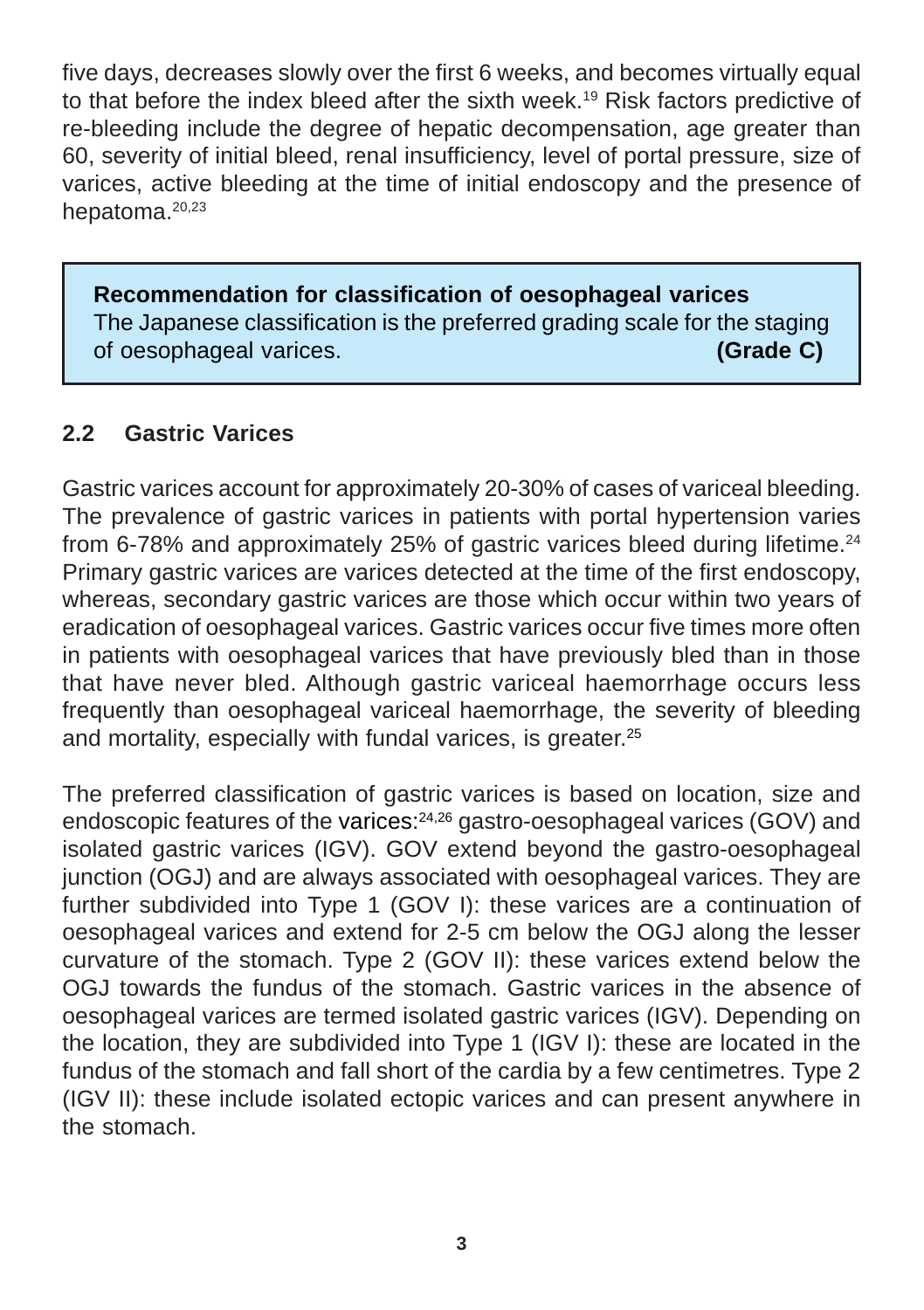## **3. PRIMARY PROPHYLAXIS**

## **3.1 Oesophageal Varices**

Primary prophylaxis of variceal bleeding is therapy given to patients with known varices to prevent the first episode of variceal haemorrhage. Given the high risk of initial haemorrhage and the high rate of mortality from the first bleeding episode, strategies for prevention of the first bleed are therefore important.

## **3.1.1 Pharmacological Therapy for Oesophageal Varices**

Non-selective ß-adrenergic antagonists such as propranolol and nadolol are widely used in the prevention of the initial bleeding episode. Non-selective rather than selective beta-blockers are more appropriate as blocking  $\mathtt{B_{1}}$  activity causes splanchnic vasoconstriction (by means of reflex á-adrenergic receptors) and by eliminating ß<sub>2</sub>-receptor mediated splanchnic arterial vasodilation, splanchnic blood flow is reduced.

Beta-blockers have been shown by 3 meta-analyses to statistically reduce the relative risk of bleeding by approximately 45% with a trend towards reducing mortality.27-29 The average number of patients that are needed to treat to prevent one bleeding episode is 11. The benefit of beta-blockers has been proven in patients with moderate or large varices (>5mm), either with good or poor liver function.<sup>11</sup> Although beta-blocker prophylaxis reduced the rate of variceal bleeding in patients with small oesophageal varices.<sup>30</sup> there is insufficient evidence to support treatment of patients with small varices. Beta-blockers have also been shown to prevent bleeding from portal hypertensive gastropathy.31

A cost-effectiveness analysis in the USA supports the use of propranolol as cost-effective in the primary prophylaxis of variceal bleeding.<sup>32</sup> Beta-blocker therapy should be maintained for life as bleeding may occur after stopping treatment.33 However, the side-effect profile for beta-blocker therapy is considerable: 15-25% of cirrhotic patients are intolerant or have contraindications to beta-blockers that preclude its use.34

Other pharmacological alternatives which have been evaluated include nitrates. Although nitrates have been shown to reduce portal pressure, it can potentially worsen the vasodilative haemodynamics typically found in cirrhotic patients. Nitrates were ineffective to prevent variceal bleeding in patients with contraindications or intolerance to beta-blockers and should not be used as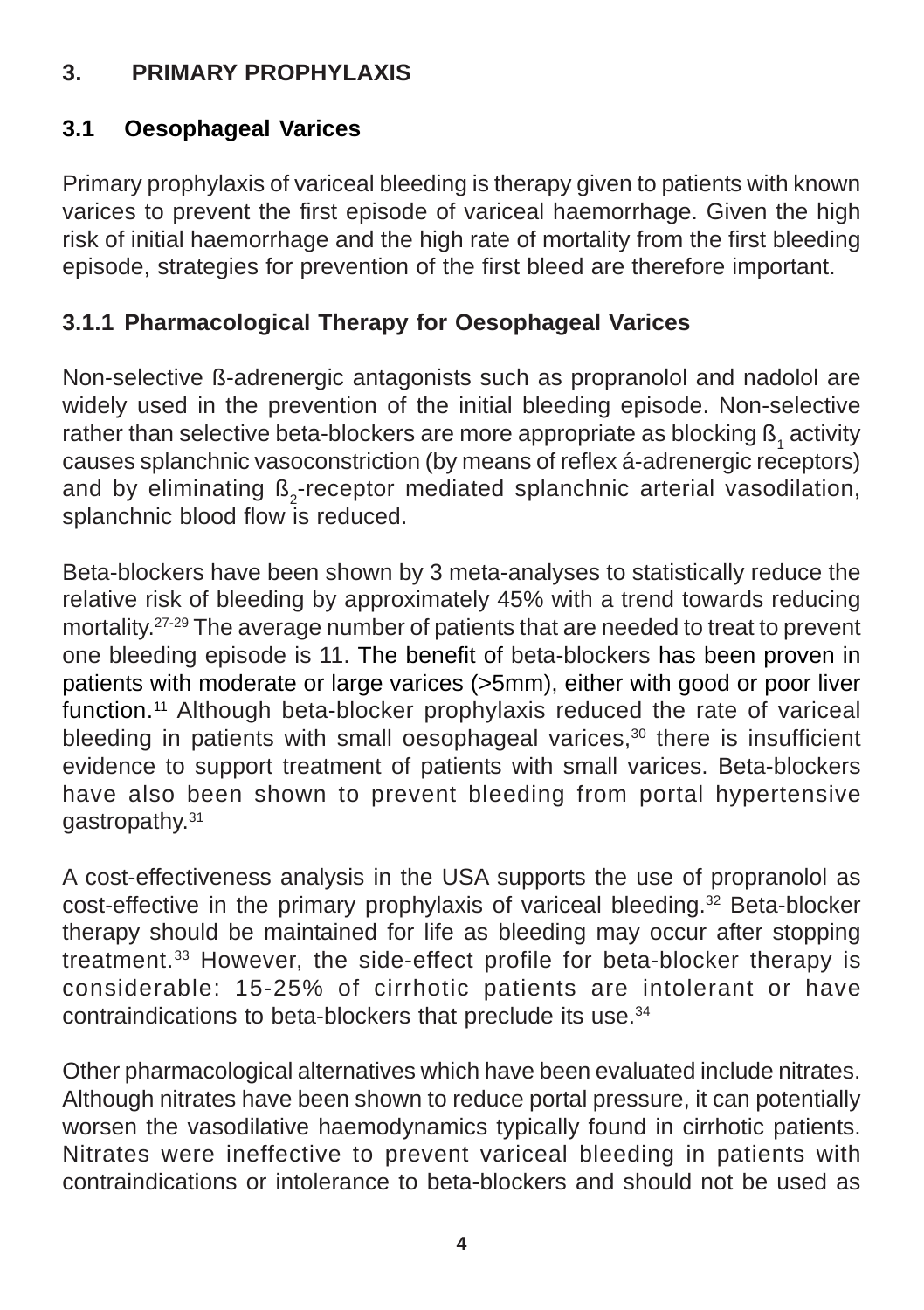monotherapy to prevent the index variceal bleed.<sup>34</sup> Furthermore, a comparative study between isosorbide mononitrate (ISMN) with propranolol for the prevention of variceal bleeding showed a higher long-term mortality in patients over 50 years of age receiving ISMN.35 It has been suggested that the higher mortality observed when nitrates was compared to beta-blockers were probably due to a beneficial effect of beta-blockers rather than a real detrimental effect of nitrates.36

#### **Recommendations for pharmacological therapy for oesophageal varices**

Non-selective beta-blockers is the best available modality for primary prophylaxis at present. **(Grade A)**

#### **3.1.2 Endoscopic Therapy for Oesophageal Varices**

Endoscopic treatment modalities available include variceal ligation and injection sclerotherapy. Endoscopic sclerotherapy is based on the concept that bleeding from varices is halted by thrombosis of the bleeding varix by intravariceal or paravariceal injection of a sclerosant. The most commonly used sclerosants are sodium tetradecyl sulphate (thrombovar) and ethanolamine oleate.

There is little, if any, role for endoscopic sclerotherapy in the prevention of the index variceal bleed. A meta-analysis of 20 randomised trials comparing prophylactic endoscopic sclerotherapy with no treatment showed significant heterogeneity between the trials to draw firm conclusions.<sup>37</sup> The risk of sideeffects of sclerotherapy probably outweighs the potential benefits and two studies suggest superiority of propranolol over sclerotherapy.<sup>38, 39</sup>

Endoscopic variceal ligation (EVL) is achieved by suction and ligating the varix in a banding device attached to the tip of the endoscope, similar to the technique used for ligation of internal haemorrhoids. Multiband ligators are now available. An initial meta-analysis of 4 randomised clinical trials $40-43$  comparing endoscopic ligation and beta-blockers suggested that ligation is superior to beta-blockers in the prevention of variceal bleeding but the risk for mortality was similar in both groups.44 A further meta-analysis of 5 trials failed to show significant differences between endoscopic ligation and beta-blockers either for bleeding or survival.<sup>36</sup> In a more recent study, although a significantly higher failure rate of variceal bleeding and mortality was noted in patients on beta-blockers compared to those receiving prophylactic EVL, the bleeding rate in the EVL group is unusually low with a relatively short period of follow-up.45 The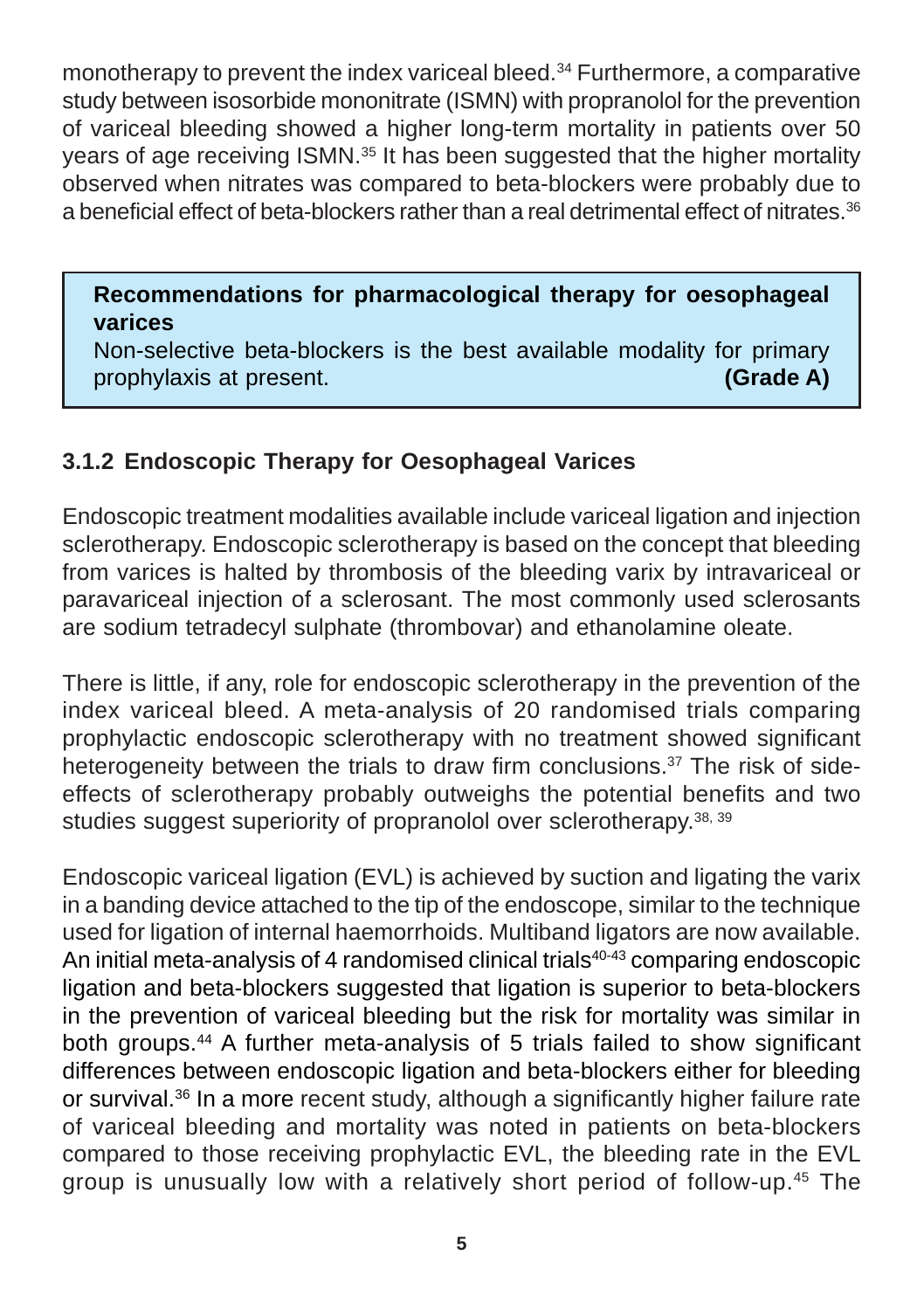comparison between EVL and beta-blockers versus EVL monotherapy for primary prophylaxis showed no difference between the two groups.<sup>46, 47</sup>

Non-selective beta-blockers is the best available modality for primary prophylaxis at present **(Level of evidence I)***.* Prophylactic ligation may be indicated for patients who are intolerant or have contraindications to betablockers.

## **3.2 Gastric Varices**

The risk of first bleeding from gastric varices is no greater than that from oesophageal varices. Data on prevention of the first bleeding in patients with gastric varices is sparse. It is conceivable that beta-blocker therapy is equally effective in this situation. The efficacy of cyanoacrylate in these patients remains controversial<sup>48</sup>

## **4. SCREENING ENDOSCOPY**

Current guidelines for the primary prophylaxis of oesophageal varices recommend universal screening endoscopy in patients with cirrhosis to identify those who could benefit from therapy. The American College of Gastroenterology and the American Association for the Study of Liver Disease advocate screening endoscopy every other year in patients with cirrhosis not known to have varices. Patients with small varices on initial endoscopy should be screened for enlargement of varices every 1-2 years.<sup>26</sup> A recent analysis by Spiegel et al.<sup>49</sup> suggests that empiric beta-blocker therapy may be a more cost-effective approach in patients with compensated cirrhosis, whereas Arguedas et al.<sup>50</sup> found that this strategy was cost-effective only in patients with decompensated cirrhosis. Until there are more studies comparing screening-directed versus empiric beta-blocker prophylaxis, the recent data should not immediately affect our current practice.

#### **Recommendations for screening endoscopy**

Screening endoscopy at the time of diagnosis of cirrhosis and every 2 years in patients not known to have varices. **(Grade C)**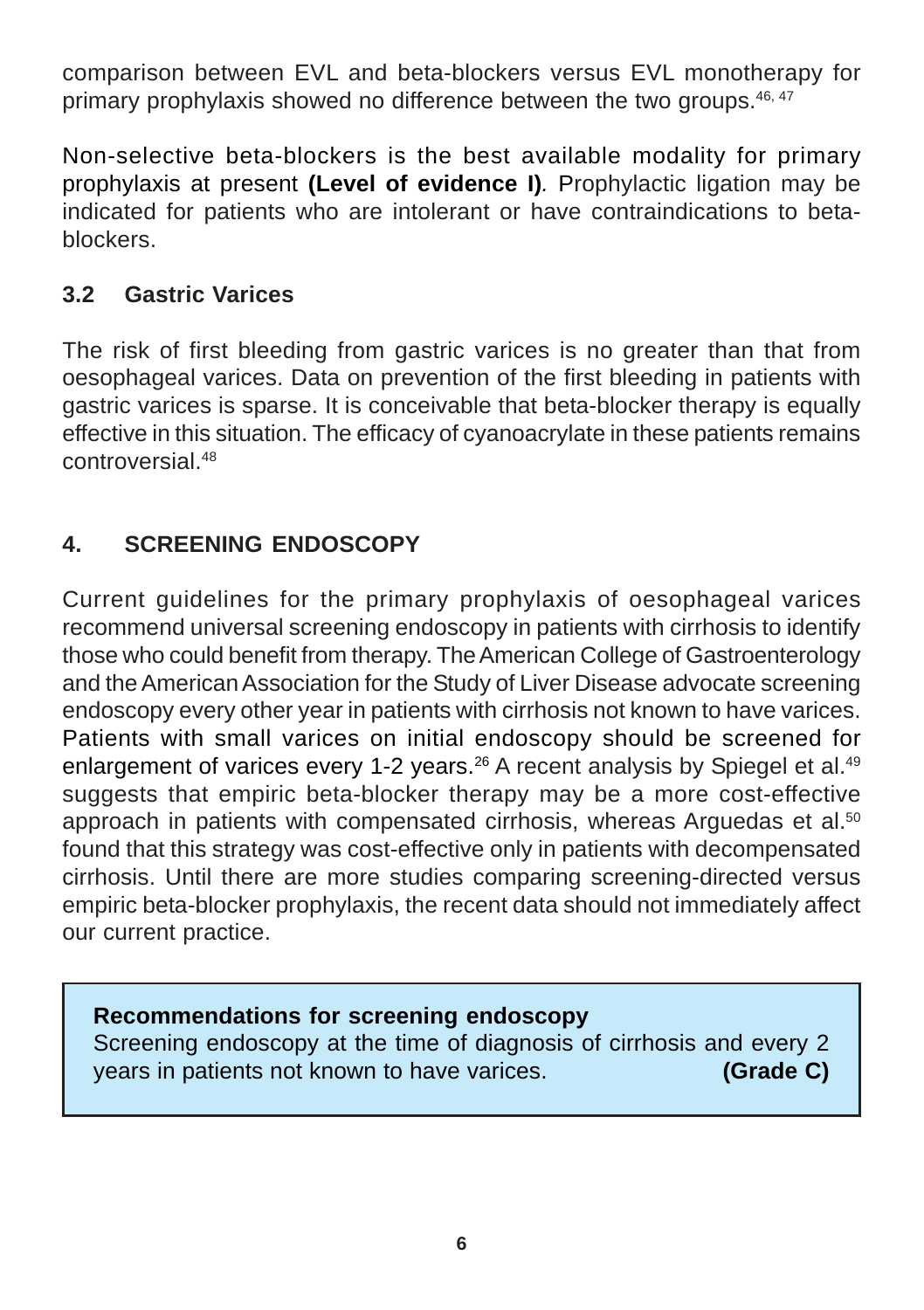## **5. MANAGEMENT OF ACUTE VARICEAL BLEEDING**

The report of the Baveno IV Consensus Workshop on portal hypertension states the time frame for the acute variceal bleeding episode as 5 days and failure to control bleeding as the need to change specific therapy.51

## **5.1 General Management**

Acute variceal bleeding is a medical emergency that should be managed under intensive care facilities by a team of experienced medical staff including endoscopists, hepatologists, surgeons and nurses. Therapy is aimed at correcting hypovolumic shock and at achieving haemostasis at the bleeding site. This would be instituted by aggressive resuscitation to restore haemodynamic stability. Two large bore intravenous lines should be in place. Blood volume restitution, preferably packed red blood cells, should be transfused cautiously and conservatively to keep the haemoglobin ideally around 8g/dL or haemocrit of 24%.52 Overtransfusion should be avoided as this can increase portal pressures and exacerbate further bleeding. If the patient is haemodynamically unstable, elective intubation for airway protection should be considered. Pharmacotherapy to reduce portal pressure should be instituted and emergency endoscopy performed to establish the diagnosis and location of the bleeding site.

## **5.2 Antibiotics in Acute Variceal Bleeding**

Bacterial infections are seen in about 20% of cirrhotics presenting with upper gastrointestinal bleeding within 48 hours.53,54 The incidence of sepsis increases to almost 66% at two weeks.50-57 Development of bacterial infection is associated with high mortality and variceal re-bleeding.<sup>54,55</sup> Antibiotic prophylaxis has been shown to reduce the rate of infection, spontaneous bacterial peritonitis and rebleeding.56-60 In addition, antibiotic prophylaxis was clearly proven in a meta-analysis to significantly increase the survival rate. $61$  Short-term antibiotic prophylaxis for 7 days should be considered the standard of care in cirrhotic patients with upper gastrointestinal bleeding, irrespective of the type of haemorrhage (variceal or nonvariceal) or the presence or absence of ascites **(Level of evidence I)**. As to the choice of antibiotic, either third generation cephalosporins given intravenously or oral quinolones (norfloxacin/ciprofloxacin) are generally recommended.

## **Recommendations for antibiotics in acute variceal bleeding**

Short-term antibiotic prophylaxis for 7 days should be considered the standard of care in cirrhotic patients with upper gastrointestinal bleeding, irrespective of the type of haemorrhage (variceal or non-variceal) or the presence or absence of ascites. **(Grade A)**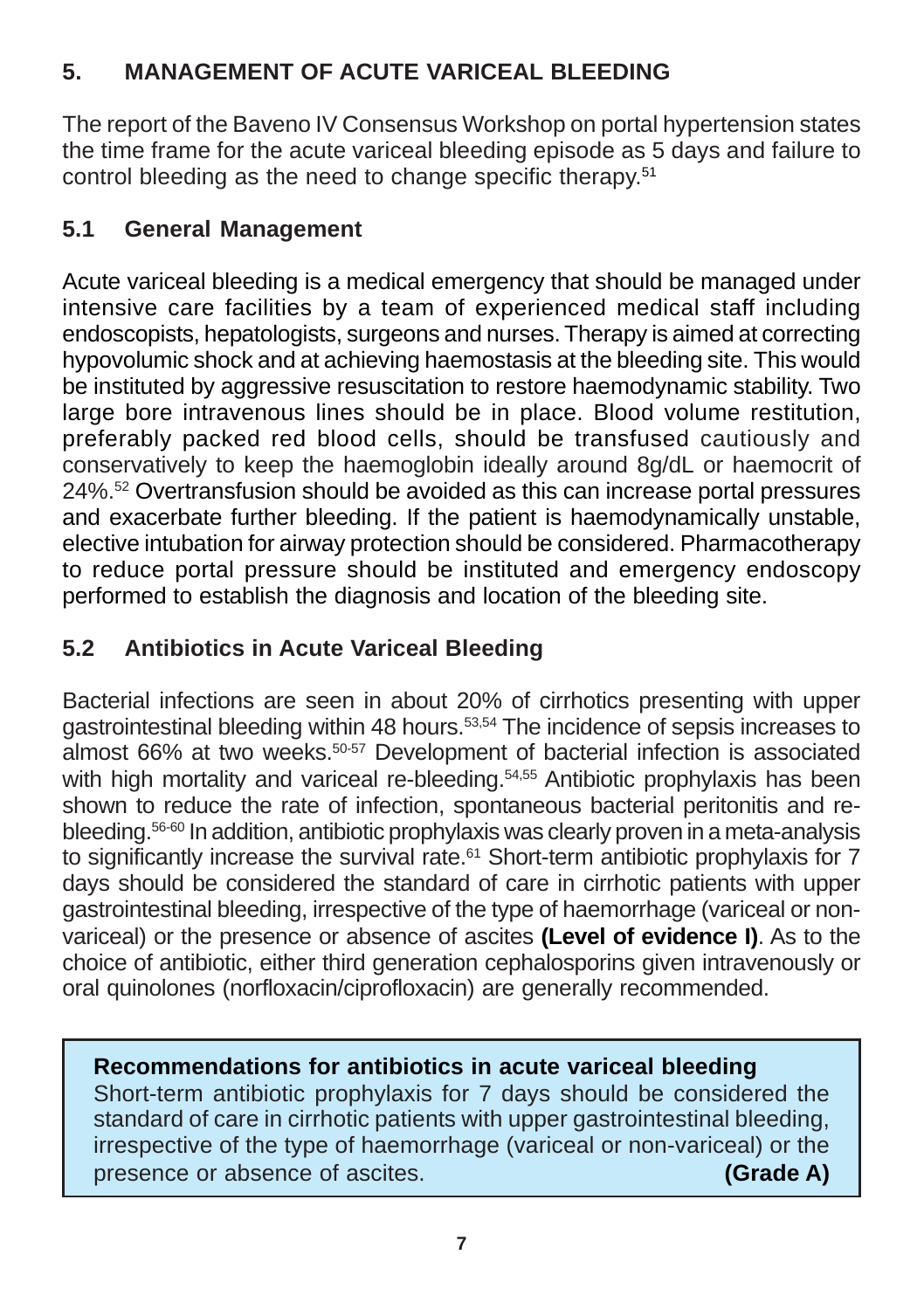## **5.3 Pharmacological Therapy for Acute Variceal Bleeding**

Pharmacologic treatment is aimed at arresting haemorrhage by decreasing pressure and blood flow within the oesophageal varices, thus, allowing haemostasis at the bleeding points. Vasoactive drugs have been shown to control acute variceal bleeding in about 80% of patients.62-68 Vasoactive therapy can be used empirically when variceal bleeding seems likely on clinical grounds. The current recommendation **(Level of evidence I)** is to start a vasoactive drug as early as possible from the time of admission or even upon the patient's transfer to the hospital.<sup>62,63</sup> The agents available are vasopressin (either alone or in combination with nitroglycerine) or its analogues and somatostatin or its analogues. The selection of the vasoactive drug is highly dependent on availability and the treating clinician's familiarity with each.

Vasopressin was the first vasoactive agent used in the treatment of acute variceal bleeding. It does, however, have significant systemic side-effects which include myocardial and mesenteric ischaemia and infarction.<sup>69</sup> The addition of nitroglycerine to vasopressin enhances its efficacy and reduces the cardiovascular side-effects.70, 71

Terlipressin, a synthetic vasopressin analogue with fewer side-effects and a longer half-life than vasopressin, is effective in controlling acute variceal bleeding. $72,73$ Terlipressin is administered as IV injections of 2mg bolus and 1mg every four to six hours for 2-5 days. A meta-analysis demonstrated that terlipressin was associated with a 34% relative risk reduction in mortality compared to placebo.<sup>72</sup>

Somatostatin and its synthetic analogues, octreotide and vapreotide, control acute variceal bleeding in up to 80% of patients and are generally considered to be equivalent to terlipressin but superior to vasopressin for the control of acute variceal haemorrhage.73 Somatostatin is given as an IV 250mcg bolus followed by 250mcg/hour infusion. Octreotide is administered as a bolus injection of 50mcg followed by an infusion at a rate of 50mcg/hour. Somatostatin or octreotide therapy should be maintained for 5 days to prevent early re-bleeding.

In acute variceal bleeding, terlipressin may have an added advantage as it can potentially reverse hepatorenal syndrome.74 In addition, terlipressin has been shown to have a more sustained haemodynamic effect compared to treatment with octreotide <sup>75</sup>

#### **Recommendations for pharmacological therapy for acute variceal haemorrhage**

A vasoactive drug should be started as early as possible from the time of admission or even upon the patient's transfer to the hospital. **(Grade A)**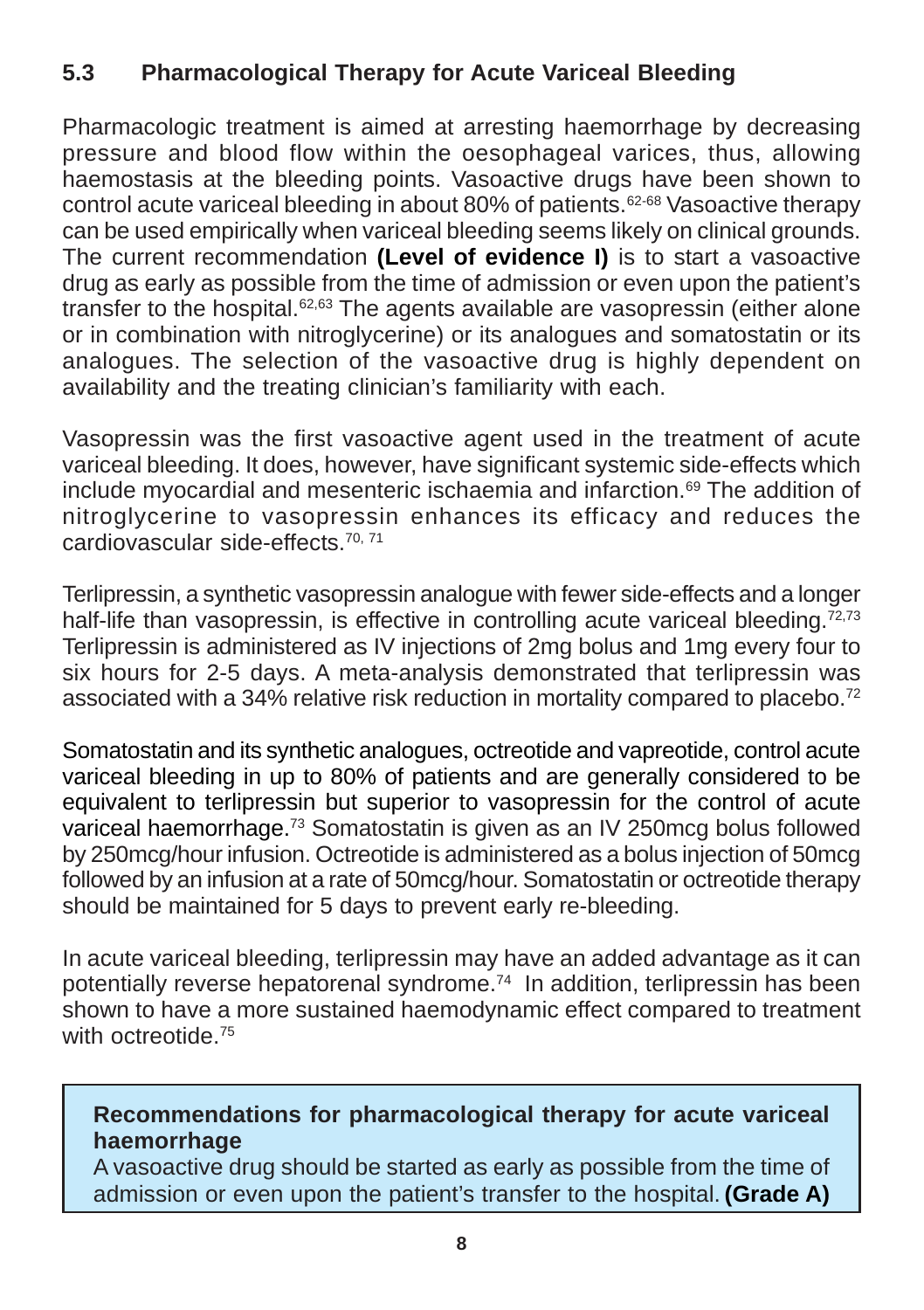#### **6. MANAGEMENT OF OESOPHAGEAL VARICEAL BLEEDING**

## **6.1 Endoscopic Therapy**

Endoscopic sclerotherapy stops bleeding in 80-90% of patients with acute variceal haemorrhage.76-78 There was no difference between vasoactive drugs and endoscopic sclerotherapy in failure to control bleeding, early re-bleeding and mortality.79-81 However, adverse events such as oesophageal ulceration and stricture were significantly more severe with sclerotherapy. Control of bleeding may also be achieved by injection of tissue adhesives e.g. histoacryl/ cyanoacrylate glue. Re-bleeding rates are similar to sclerosants but there is also a higher risk of complications and damage to the endoscopic instrument. This should only be performed by experienced endoscopists when haemostasis has not been achieved.

Endoscopic variceal ligation (EVL) is more effective than sclerotherapy in controlling acute oesophageal variceal bleeding but without a survival advantage.82-85 EVL is favoured in most settings because it leads to fewer complications and a survival advantage was demonstrated in one study.85 Technically, banding may be difficult at times because of limited visualisation from bleeding and sclerotherapy is used as it is easier to perform in this setting.

The use of endoscopic therapy alone in the treatment of acute oesophageal variceal bleeding has been challenged as pharmacological therapy is as effective as sclerotherapy, but with significantly less side-effects.<sup>86</sup> However, a meta-analysis on the efficacy of therapeutic regimens in acute variceal bleeding showed that ligation was significantly more successful than pharmacological therapy in the control of ongoing variceal bleeding.82 Therefore, EVL is recommended for patients with acute variceal bleeding **(Level of evidence I)**.

An important newer approach has been the combination of a vasoactive agent and endoscopic therapy. The addition of vasoactive drugs for a period of five days has been shown to facilitate endoscopy, improve control of bleeding, reduce 5-dav re-bleeding rate and transfusion requirements, 87-90 but with no effect on mortality.91 Combination therapy was beneficial both in low-risk and high-risk patients,<sup>92</sup> even if administered just after the endoscopic procedure.<sup>11,93,94</sup>

**Recommendations for endoscopic therapy for acute oesophageal variceal haemorrhage**

Endoscopic variceal ligation (EVL) is recommended for patients with acute variceal bleeding. **(Grade A)**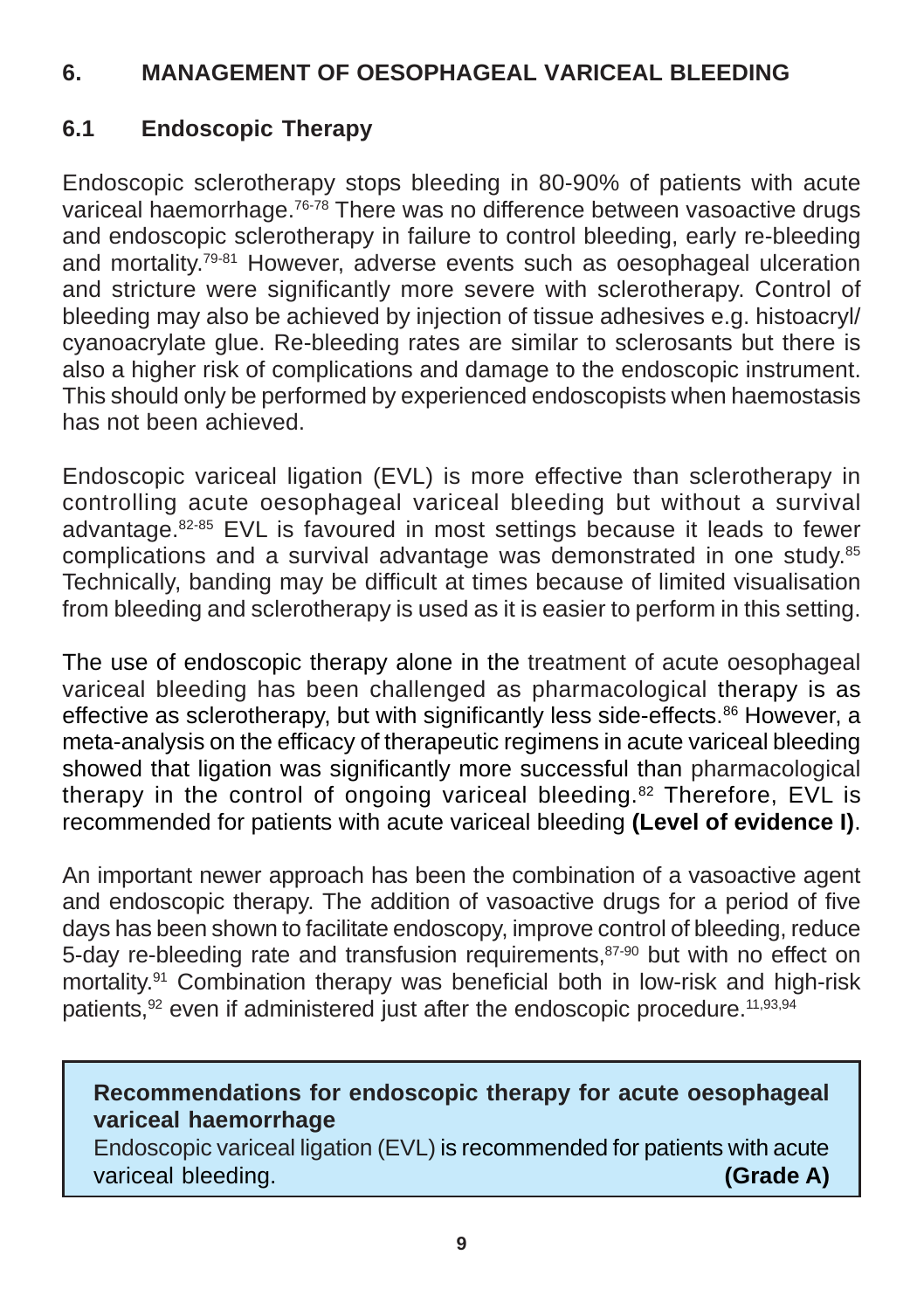## **6.2 Balloon Tamponade**

Although generally considered effective for stopping bleeding,<sup>95</sup> balloon tamponade is known to have a high re-bleeding rate when the balloon is decompressed and is associated with serious complications such as ulceration, perforation and aspiration pneumonia. In addition, sclerotherapy achieved a higher rate of initial haemostasis compared to balloon tamponade.<sup>96,97</sup> Thus, this should only be considered if facilities for endoscopy are not available prior to transfer to a tertiary centre or as a temporary 'bridge' for a maximum of 24 hours until definitive treatment can be instituted. This should be used in conjunction with pharmacological therapy. The balloon should be kept in the refrigerator, taken out only at the time of the procedure and inserted by a personnel who is familiar with the procedure.

## **6.3 Transjugular Intrahepatic Portosystemic Shunts (TIPS)**

Transjugular intrahepatic portosystemic shunts (TIPS) is effective in the treatment of acute variceal bleeding with a success rate of over 90% in arresting haemorrhage.98,99 The main limiting factors to the use of TIPS are the high morbidity and mortality:100,101 the 30-day mortality approaches 100% in patients with advanced liver disease, ongoing sepsis and multi-organ failure.<sup>102</sup> Therefore, the most widely accepted indication for TIPS is as a rescue therapy for uncontrolled variceal bleeding after combined pharmacological and endoscopic therapy **(Level of evidence II)**. Further studies are required to define the role of early TIPS placement in patients with haemodynamically defined (using HVPG measurement) high-risk patients.<sup>103</sup>

#### **Recommendations for Transjugular Intrahepatic Portosystemic Shunts (TIPS)**

TIPS is indicated as a rescue therapy for uncontrolled variceal bleeding after combined pharmacological and endoscopic therapy. **(Grade B)**

## **6.4 Surgical Therapy**

Surgical options include oesophageal transection with or without devascularisation, portosystemic shunts and liver transplantation. Regardless of the choice of the surgical technique, morbidity and mortality are high: the 30-day mortality associated with emergency surgical procedures is nearly 80%.<sup>98</sup> Similar to TIPS, the role of surgical therapy in the management of acute variceal bleed has been relegated to salvage haemostatic therapy **(Level of evidence II)**. Liver transplantation is probably only appropriate for liver transplant candidates who bleed while on the waiting list.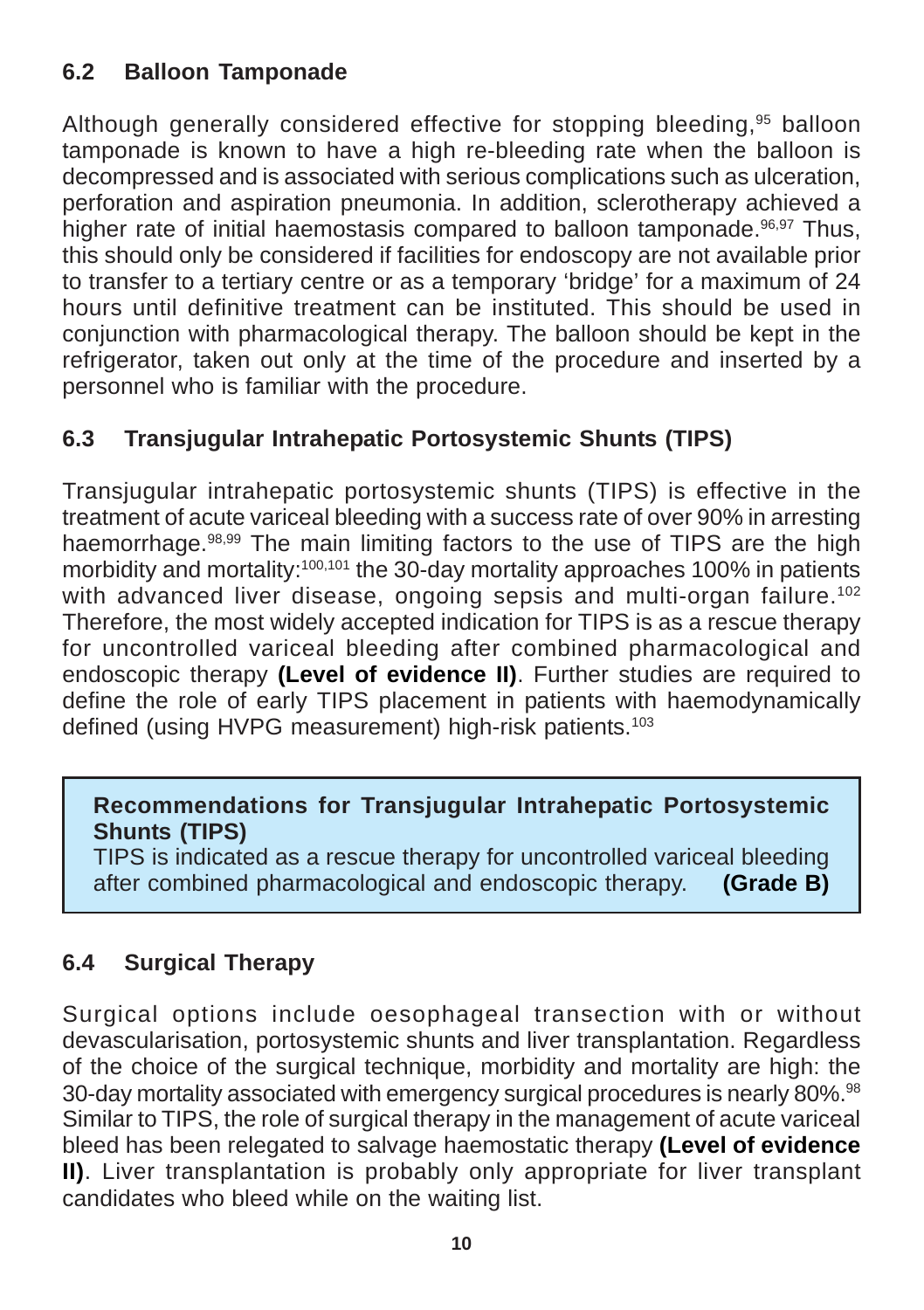#### **Recommendations for surgical therapy**

The role of surgical therapy in the management of acute variceal bleed has been relegated to salvage haemostatic therapy. **(Grade B)**

#### **6.5 Secondary Prophylaxis**

Secondary prophylaxis is the prevention of recurrent bleeding after a first episode variceal bleed. Secondary prophylaxis should be started from the sixth day of the index variceal bleed.<sup>51</sup>

## **6.5.1 Pharmacological Therapy**

Secondary prophylactic therapy with pharmacological therapy is based on the assumption that a sustained reduction in portal pressure reduces the incidence of variceal re-bleeding. Beta-blockers are still the mainstay of pharmacotherapy.104-106 A meta-analysis of 12 randomised controlled trials comparing non-selective beta-blockers to either no treatment or placebo showed a statistically significant reduction in the risk of recurrent bleeding and survival advantage.107 The incidence of recurrent variceal bleeding was 42.7% in the placebo group and 32% in the beta-blocker group, a reduction in the risk of bleeding by one third, and mortality from 27% to 20%.<sup>11,108</sup> The number of patients needed to treat in order to prevent one re-bleeding episode is 5, and the number needed to treat in order to prevent a death is 14. Intolerance to propranolol leads to discontinuation of treatment in 30% of patients. Although the addition of isosorbide mononitrate to beta-blockers for secondary prophylaxis appears to be superior to beta-blocker monotherapy in the prevention of variceal re-bleeding, survival benefit was not demonstrated.108 Therefore, non-selective beta-blockers should be used for secondary prophylaxis **(Level of evidence I)**.

**Recommendations for secondary prophylaxis – pharmacological therapy**

Non-selective beta-blockers should be used for secondary prophylaxis.

#### **(Grade A)**

## **6.5.2 Endoscopic Therapy**

For the prevention of variceal re-bleeding, endoscopic sclerotherapy is performed every 10-14 days until the varices are obliterated, which typically requires 5 or 6 sessions. Sclerotherapy proved more effective than placebo in terms of prevention of variceal re-bleeding and mortality.109 However, endoscopic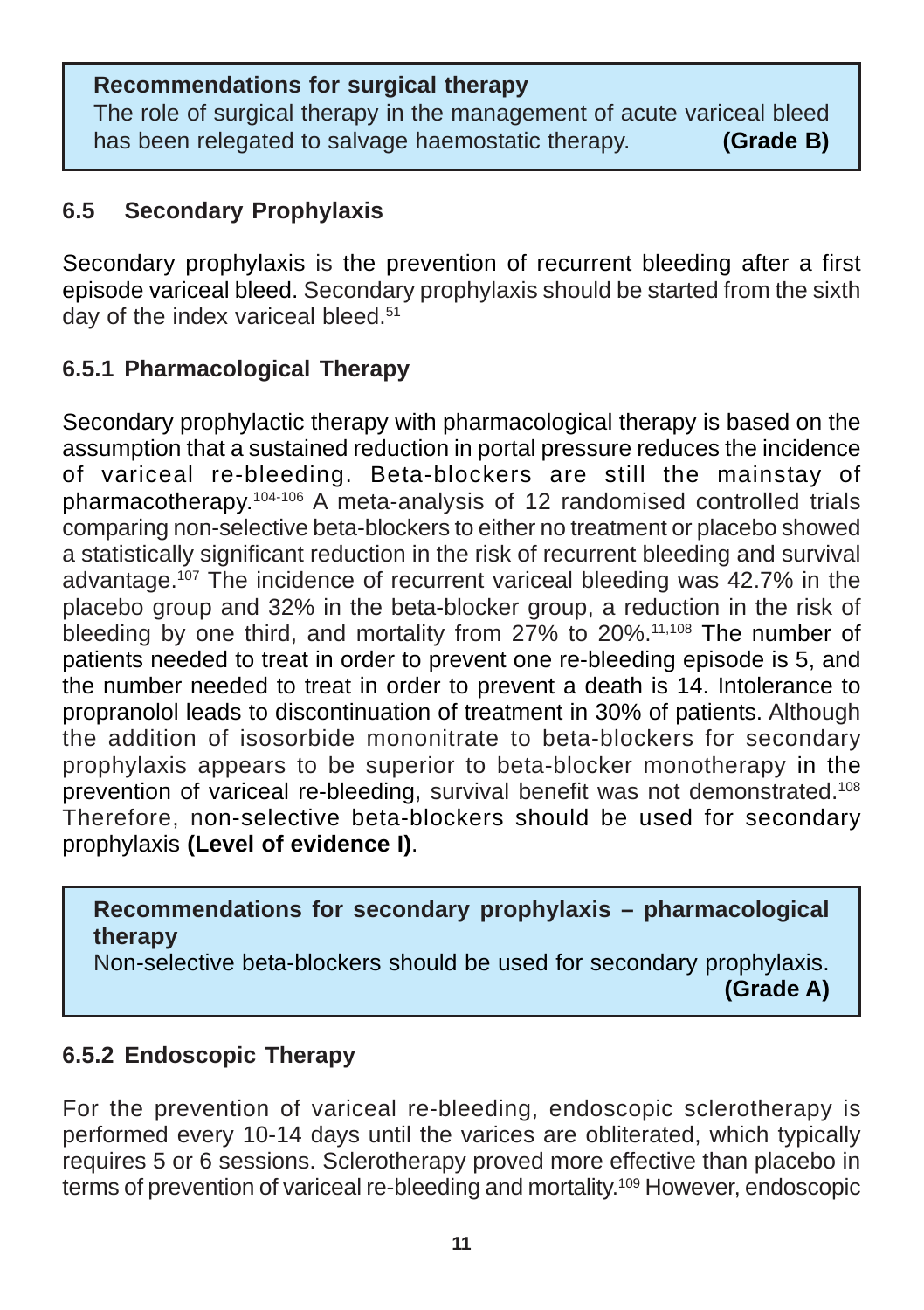variceal band ligation has superseded sclerotherapy in the prevention of recurrent oesophageal variceal haemorrhage **(Level of evidence I)** because the risk of re-bleeding is lower than sclerotherapy (approximately 25% vs. 30% respectively at one year), causes fewer complications, requires fewer sessions to eradicate the varices and has a survival benefit.<sup>83,110-113</sup> Similar to sclerotherapy, EVL is performed every 10 to 14 days until the varices are eradicated, which usually takes 3 or 4 sessions. The addition of sclerotherapy to ligation has not been shown to be advantageous:<sup>114,115</sup> a higher incidence of oesophageal stricture was noted in the group who had both sclerotherapy and ligation.116 A more recent meta-analysis confirmed earlier reports that the combination of EVL and sclerotherapy is not superior to EVL alone in the risk of oesophageal variceal re-bleeding, death or time to variceal obliteration.117

Comparison of beta-blockers and isosorbide mononitrate with endoscopic variceal band ligation revealed either no significant difference in the variceal re-bleeding episodes or in survival,<sup>118,119</sup> or significantly less variceal re-bleeding but a higher death rate in the EVL group.<sup>120</sup> In one study, a higher variceal rebleeding rate was noted in the EVL group as compared with pharmacological therapy (49% vs. 33% respectively).<sup>121</sup> However, pharmacological therapy was found to be effective largely in patients with Child-Pugh A cirrhosis. Noteworthy, the risk of recurrent bleeding and of death was significantly lower in patients who had a haemodynamic response to therapy (defined as a reduction in the HVPG by more than 20% of the baseline value or to less than 12mmHg). Currently, there is not enough evidence to support the use of the targeted reduction of HVPG in routine clinical practice.<sup>122</sup>

**Recommendations for secondary prophylaxis – endoscopic therapy** Endoscopic variceal band ligation has superseded sclerotherapy in the prevention of recurrent oesophageal variceal haemorrhage. **(Grade A)**

## **6.5.3 Combination of Pharmacological and Endoscopic Therapy**

The combination of endoscopic therapy and pharmacologic therapy for secondary prophylaxis is attractive and may improve the results of either form of therapy alone. Studies comparing the use of sclerotherapy and beta-blockers showed a lower incidence of variceal re-bleeding than beta-blocker monotherapy but with no improvement in survival.123,124 The combination of ligation plus ß-adrenergic blockers and sucralfate (EVL to reduce variceal size, nadolol to lower portal pressure and sucralfate to heal oesophageal ulcers) was compared with EVL alone.125 Triple therapy proved more effective in terms of prevention of variceal re-bleeding; however, no significant difference in death rate was identified. Combination therapy involving endoscopic variceal ligation and beta-adrenergic blockers is probably the preferred treatment but warrants additional trials.<sup>51</sup>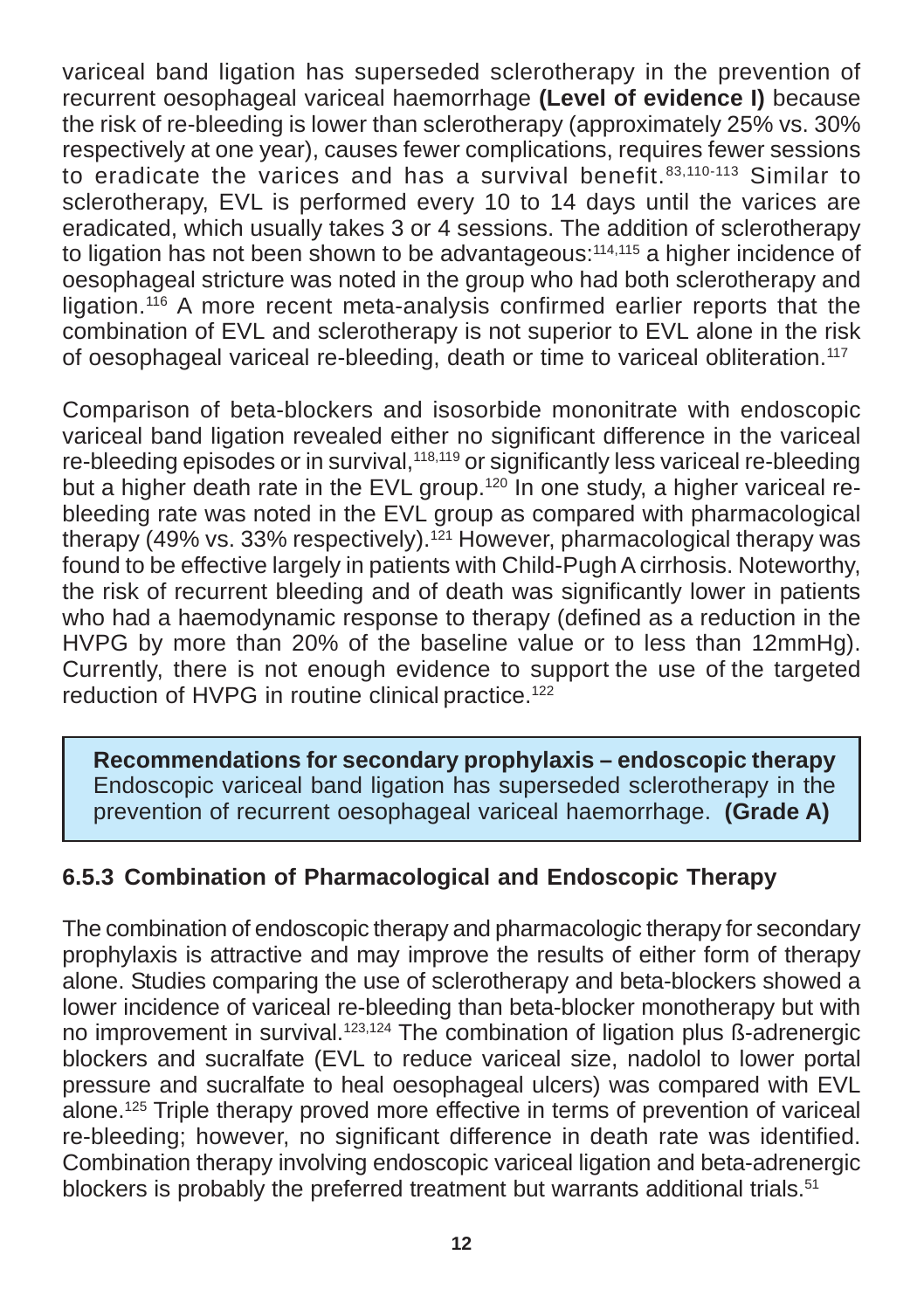## **6.5.4 Transjugular Intrahepatic Portosystemic Shunts (TIPS)**

TIPS is more effective than endoscopic therapy for the prevention of variceal rebleeding with 8-18% recurrent variceal bleeding rate at one year:126-129 shunt dysfunction either due to occlusion or stenosis is almost always the cause. However, TIPS is associated with the occurrence of hepatic encephalopathy in at least 25% of patients after the procedure,<sup>130,131</sup> lacks survival benefit over endoscopic therapy,<sup>132-134</sup> is more costly than pharmacological therapy<sup>135</sup> and therefore, should not be used as a first-choice treatment for secondary prophylaxis.

## **6.5.5 Surgical Therapy**

Prevention of recurrent variceal bleeding with surgery may be more effective than pharmacological or endoscopic therapy in patients with preserved synthetic function provided that it is performed by an experienced surgeon.136-139 Portal blood flow-preserving procedures such as selective shunts or devascularisation procedures appears to be better than decompressive surgical shunts with rebleeding rate of 6% vs. 14.3% and postoperative encephalopathy of 6% vs. 21% respectively.140,141 In addition, selective shunts do not exclude the patients for future liver transplantation.

In comparison with TIPS, surgical shunts are significantly more invasive but placement of TIPS resulted in higher re-bleeding rate<sup>142</sup> and  $cost^{143}$  than surgical shunt due to subsequent occlusion and re-bleeding with no significant effect on mortality. TIPS is most suited for patients with Child's B or C cirrhosis, particularly those who are candidates for liver transplantation while surgical shunts should be limited to patients with Child's A cirrhosis.<sup>144</sup>

Secondary prophylaxis with TIPS or surgical shunt is preferred for patients who are non-compliant with pharmacological or endoscopic therapy **(Level of evidence II)**.

**Recommendations for secondary prophylaxis – surgical therapy** Secondary prophylaxis with TIPS or surgical shunt is preferred for patients who are non-compliant with pharmacological or endoscopic therapy. **(Grade B)**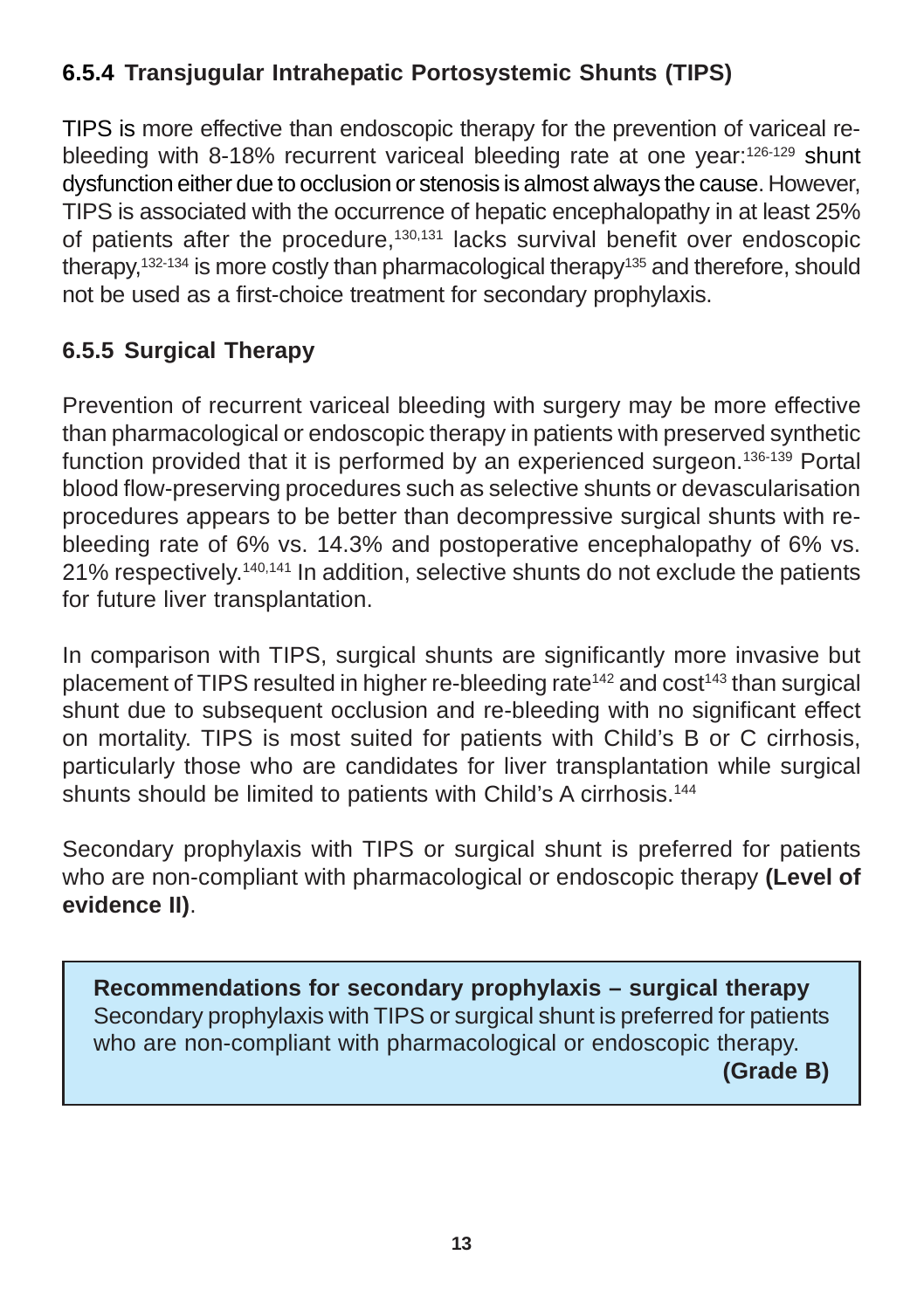## **7. MANAGEMENT OF ACUTE GASTRIC VARICEAL BLEEDING**

The treatment goals for acute gastric variceal bleeding are the same as for oesophageal varices: to control acute bleeding and prevent re-bleeding. Indications for treatment are: active bleeding from varices, stigmata of recent bleeding episode on gastric varices, history of a previous bleeding episode and presence of gastric varices as the only source of bleeding.

## **7.1 Gastro-Oesophageal Varices (GOV) Type 1**

Treat as for oesophageal varices **(Level of evidence II)**.

**Recommendations for GOV type 1** Treat as for oesophageal varices. **(Grade B)**

#### **7.2 Gastro-Oesophageal Varices (GOV) Type 2 and Isolated Gastric Varices (IGV)**

## **7.2.1 Endoscopic Therapy**

Injection of cyanoacrylate glue has been shown to achieve haemostasis in 90% of acutely bleeding gastric varices<sup>145-147</sup> and has been shown to be better than alcohol and band ligation.<sup>148,149</sup> It is important to ensure the intravariceal position of the needle. Histoacryl is mixed with lipiodol in a ratio of 0.5:0.8ml. Histoacryl should be injected in a slow and controlled fashion and should not exceed 2ml as there is a risk of thrombotic complications including pulmonary embolism. These procedures should only be performed by experienced endoscopists.

For acute GOV Type 2 and IGV: injection with cyanoacrylate **(Level of evidence I)**.

**Recommendations for GOV type 2 and IGV** For acute bleeding: injection with cyanoacrylate. **(Grade A)** 

## **7.2.2 Balloon Tamponade**

Immediate control of bleeding from all types of gastric varices except IGV II can be obtained by using the Sengstaken-Blakemore tube with the gastric balloon held under traction.

## **7.2.3 Transjugular Intrahepatic Portosystemic Shunts (TIPS)**

This is the treatment modality when bleeding GOV is not responsive to endoscopic and pharmacological treatment.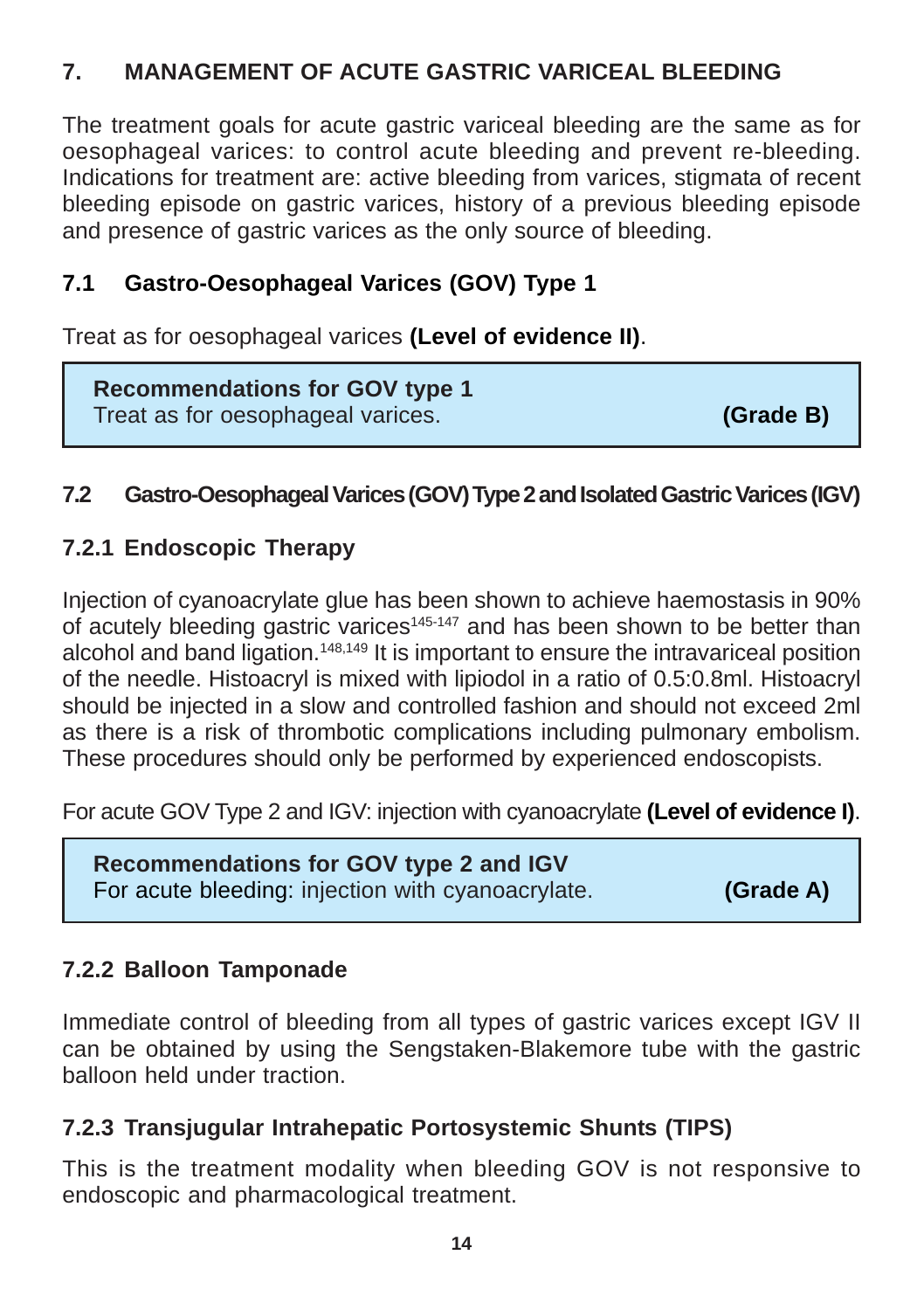## **7.2.4 Secondary Prophylaxis**

Data on long-term outcome after GOV obliteration are scanty. In general, recurrence after obliteration is much lower in patients with gastric varices than in patients with oesophageal varices except for patients with fundal varices.<sup>150</sup> Cyanoacrylate glue was shown to be more effective than alcohol sclerotherapy for the control of variceal re-bleeding (100% vs. 44% respectively).<sup>149</sup> TIPS and surgical intervention are the other therapeutic options for gastric variceal rebleeding. TIPS has been shown to be effective in patients with gastric varices in terms of re-bleeding and survival.<sup>151,152</sup>

## **8. CONCLUSION**

The current first choice treatment in patients with oesophageal varices who have not bled is prophylactic non-selective beta-blocker therapy. Therapy with betablockers is cheap, easy to administer, and significantly reduces the risk of index variceal haemorrhage. Only patients with Grade 3 (large varices), Grade 2 (moderate varices) with endoscopic red wale signs or Child's C cirrhosis should be offered this therapy. Typically, the initial dose of propranolol is 20mg twice daily with the dose titrated to achieve a 25% decrement in resting pulse rate or a pulse rate of 55-60 bpm. Endoscopic variceal band ligation may be an alternative for patients who cannot tolerate, or have contraindications to beta-blockers.

The best approach for patients with acute variceal bleeding is the combination of vasoactive drugs and endoscopic therapy. Terlipressin is administered as 2mg IV bolus and 1mg every six hours for 2-5 days. Somatostatin is given as an IV 250mcg bolus followed by 250mcg/hour infusion and octreotide is administered as a bolus injection of 50mcg followed by an infusion at a rate of 50mcg/hour. Somatostatin or octreotide therapy should be maintained for 5 days to prevent early re-bleeding.

Regarding endoscopic therapy, EVL is preferred but sclerotherapy may be used depending on the endoscopist's experience and the particular circumstances found during endoscopy.

The first-line treatment for prevention of recurrent variceal haemorrhage is betablockers, endoscopic variceal ligation or the combination of beta-blockers and endoscopic variceal ligation. TIPS or surgical shunt appears to be more appropriate for patients who are non-compliant or refractory to pharmacological and endoscopic therapy.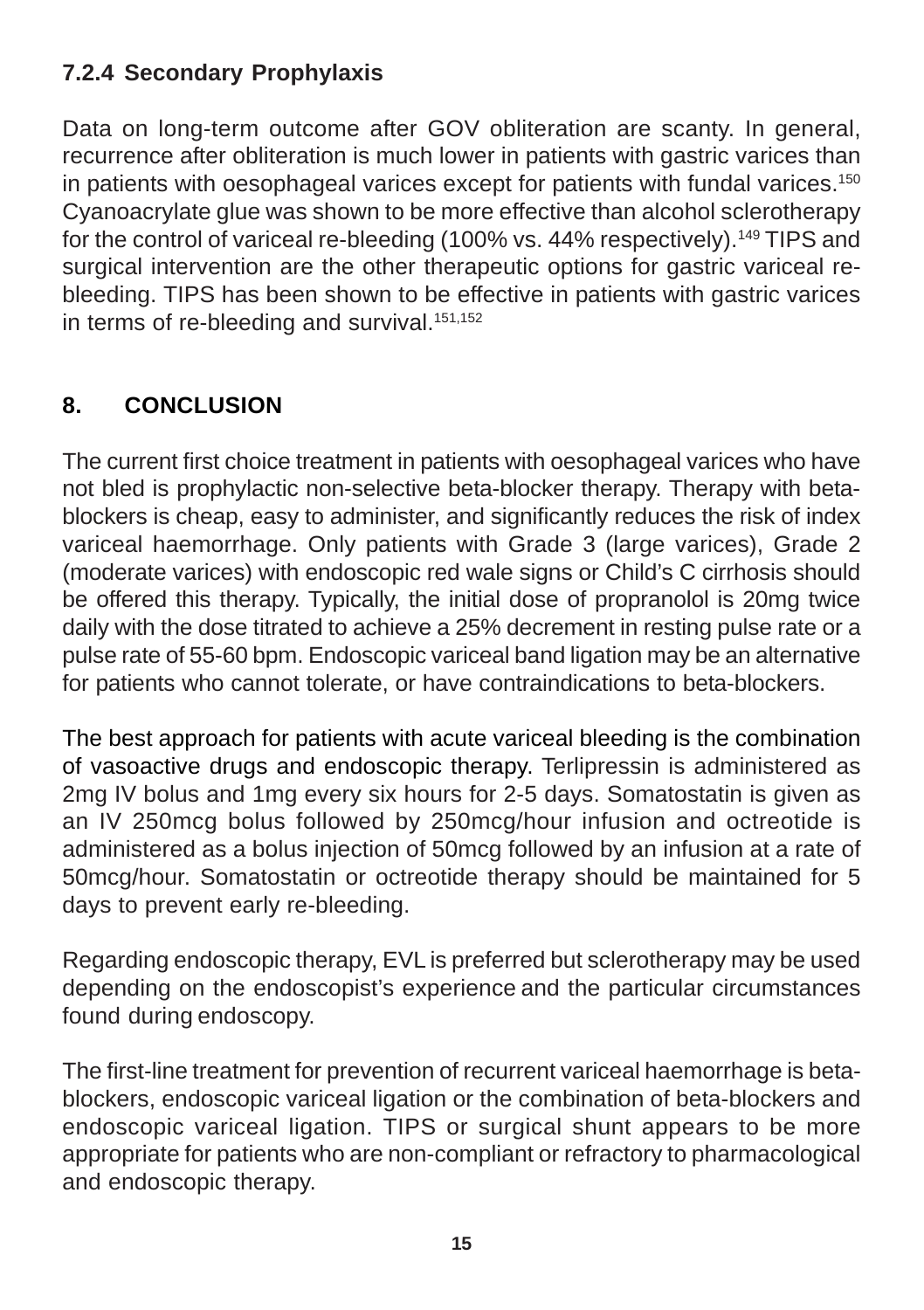#### **ALGORITHM: PRIMARY PROPHYLAXIS OF VARICEAL BLEED**

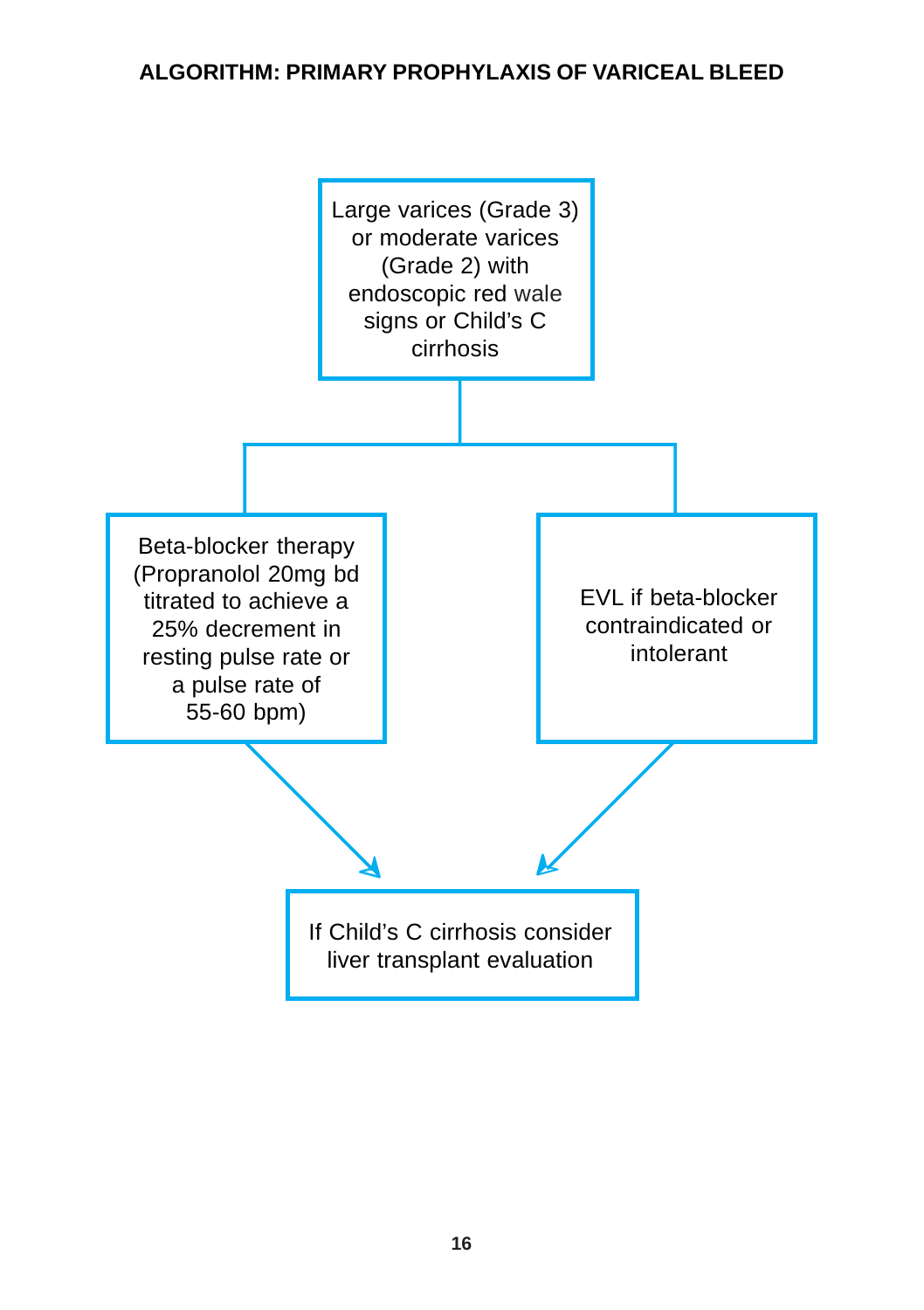#### **ALGORITHM: MANAGEMENT OF ACUTE VARICEAL BLEEDING**

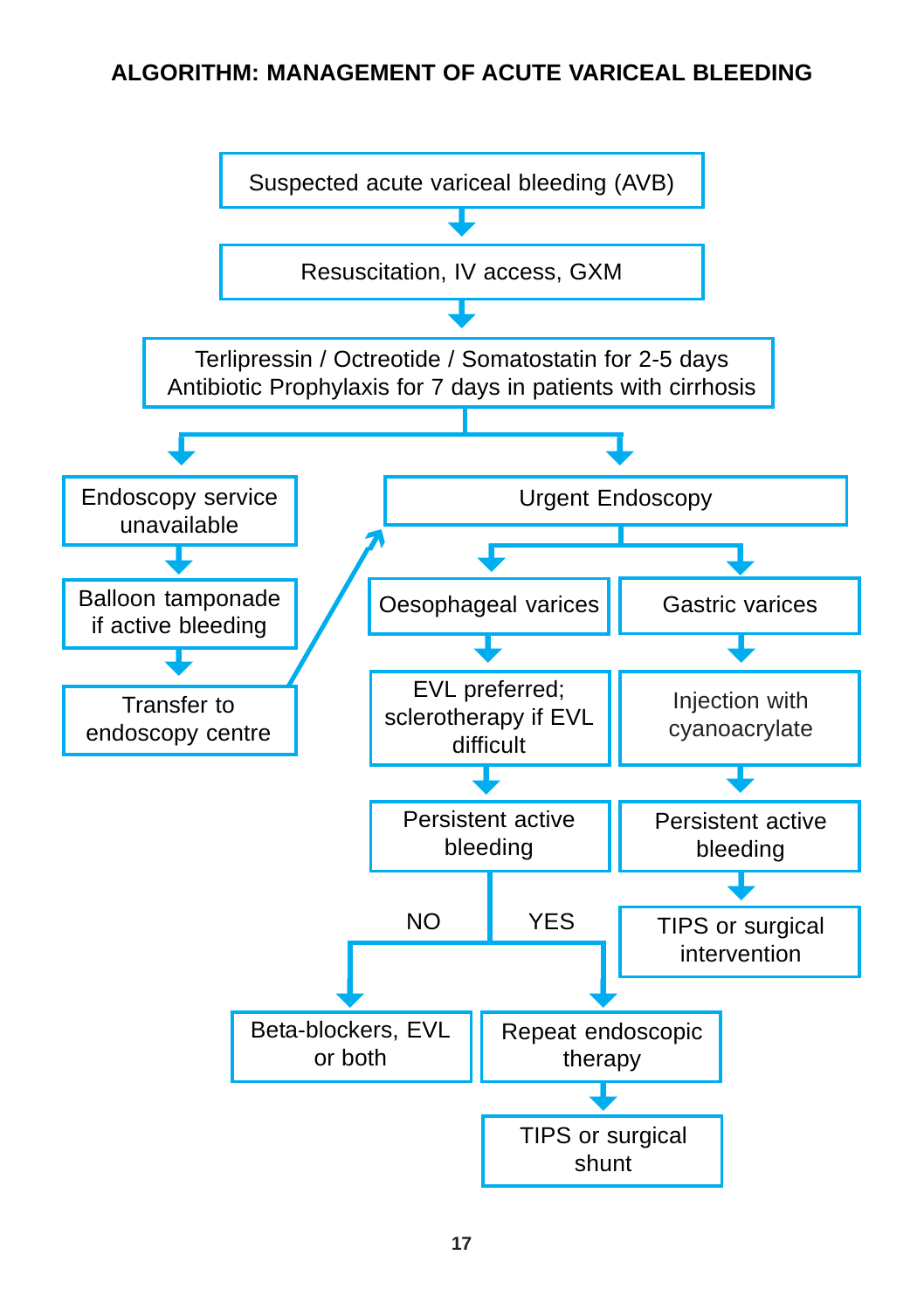#### **REFERENCES**

- 1. Laine L. Upper gastrointestinal tract hemorrhage. *West J Med.* 1991;155:274-9.
- 2. Schepis F, Camma C, Niceforo D, et al. Which patients with cirrhosis should undergo endoscopic screening for esophageal varices detection. *Hepatology.* 2001;33:333-8.
- 3. D'Amico G, Luca A. Natural history. Clinical-haemodynamic correlations. Prediction of the risk of bleeding. *Baillieres Best Pract Res Clin Gastroenterol*. 1997;11:243-56.
- 4. The North Italian Endoscopic Club for the Study and Treatment of Esophageal Varices. Prediction of the first variceal hemorrhage in patients with cirrhosis of the liver and esophageal varices: a prospective multicenter study. *N Engl J Med*. 1988;319:983-9.
- 5. Groszmann RJ, Bosch J, Grace ND, et al. Hemodynamic events in a prospective randomised trial of propranolol versus placebo in the prevention of a first variceal hemorrhage. *Gastroenterology*. 1990;99:1401-7.
- 6. D'Amico G, Pagliaro L, Bosch J. The treatment of portal hypertension. A meta-analytic review. *Hepatology.* 1995;22:332-54.
- 7. Cheng JLS, Gunn A, Menon J, et al. Aetiology of acute upper gastrointestinal bleeding in East Malaysia. *Med J Mal*. 2001;56(supp A) D31.
- 8. Rosmawati M, Tan YM, Ranjeev P, et al. The aetiology of variceal bleeding in Malaysia. *J Gastroenterol Hepatol*. 1999;14(Suppl):S108-9.
- 9. Garcia-Tsao G, Groszmann RJ, Fisher RL, et al. Portal pressure, presence of gastroesophageal varices and variceal bleeding. *Hepatology*. 1985;5:419-24
- 10. Christensen E, Faverholdt L, Schlicting P, et al. Aspects of natural history of gastrointestinal bleeding in cirrhosis and the effect of prednisolone. *Gastroenterology*. 1981;81:944-52.
- 11. D'Amico G, Pagliaro L, Bosch J. Pharmacological treatment of portal hypertension: an evidence-based approach. *Semin Liver Dis*. 1999;19:475-505.
- 12. Cales P, Pascal JP. Natural history of oesophageal varices in cirrhosis (from origin to rupture). *Gastroenterol Clin Biol*. 1990;12:245-54.
- 13. Baker LA, Smith C, Lieberman G. The natural history of esophageal varices. *Am J Med*. 1959;26:228-37.
- 14. Dagradi A. The natural history of esophageal varices in alcoholic liver disease. *Am J Gastroenterol*. 1972;57:520-40.
- 15. El-Serag HB, Everhart JE. Improved survival after variceal hemorrhage over an 11-year period in the Department of Veterans Affairs. *Am J Gastroenterol*. 2000;95:3566-73.
- 16. Paquet KJ. Prophylactic endoscopic sclerosing treatment of the esophageal wall in varices a propective controlled randomised trial. *Endoscopy*. 1982;14:4-5.
- 17. Beppu K, Inokuchi K, Koyanagi N, et al. Prediction of variceal hemorrhage by esophageal endoscopy. *Gastrointest Endosc*. 1981;27:213-8.
- 18. Endo M, Fujita R. Panel discussion. Esophageal varices and endoscopy. *Gastrointest Endosc*. 1983;25:1827-61.
- 19. Graham DY, Smith JL. The course of patients after variceal hemorrhage. *Gastroenterology*. 1981;80:800-9.
- 20. de Franchis R, Primignani M. Natural history of portal hypertension in patients with cirrhosis. *Clin Liver Dis*. 2001;5:645-63.
- 21. de Franchis R. Prediction of the 1<sup>st</sup> variceal hemorrhage in patients with cirrhosis of the liver and esophageal-varices; a prospective multicentre study. *N Engl J Med.* 1988;319:983-9.
- 22. Armonis A, Patch D, Burroughs AK. Hepatic venous pressure measurement: An old test as new prognostic marker in cirrhosis? *Hepatology*. 1997;2:245-8.
- 23. de Franchis R, Primignani M. Why do varices bleed? *Gastroenterol Clin North Am*. 1992;2:85-101.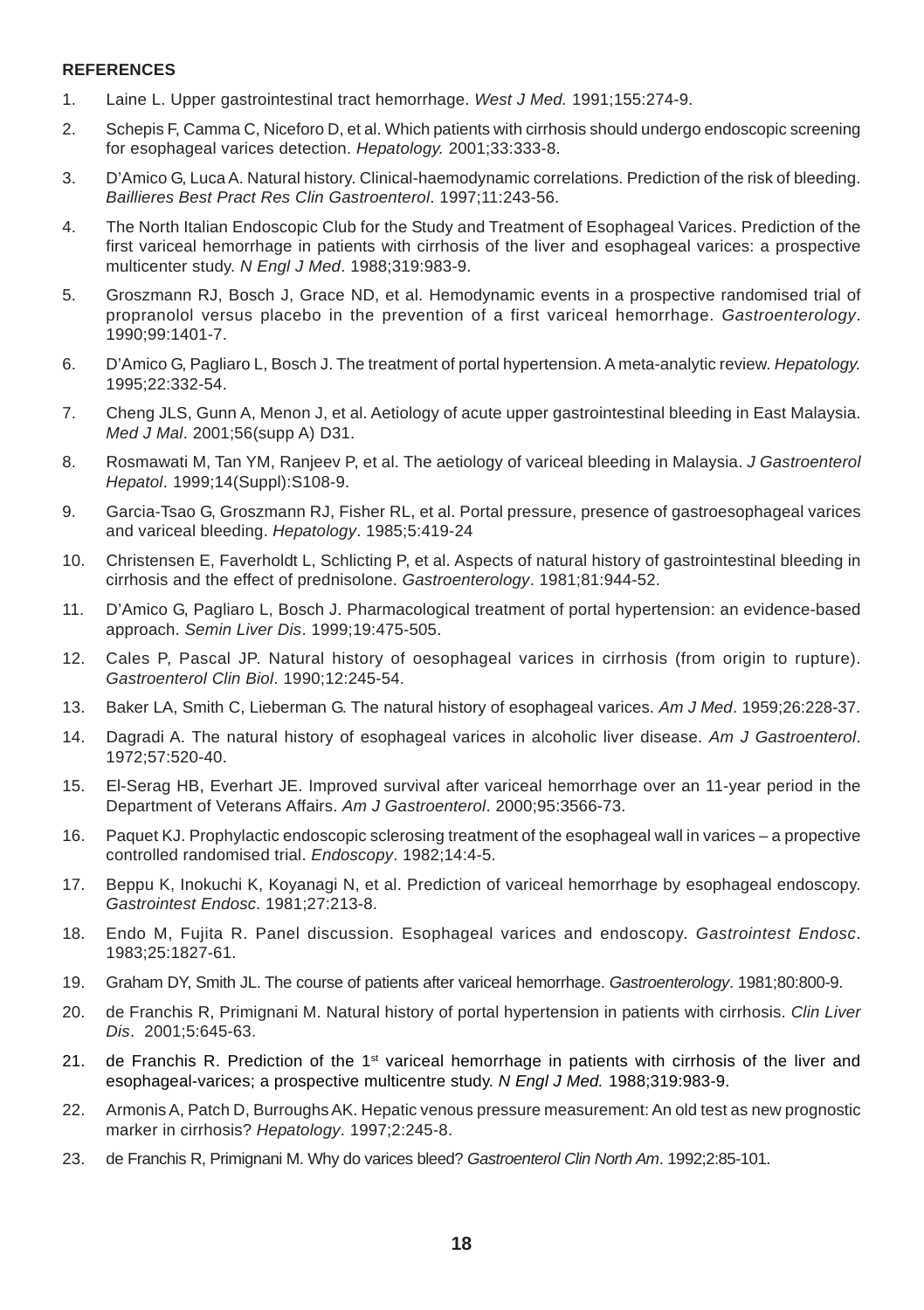- 24. Sarin SK, Lahoti D, Saxena SP, et al. Prevalence, classification and natural history of gastric varices: a long-term follow-up study in 568 portal hypertension patients. *Hepatology*. 1992;16:1343-9.
- 25. Kim T, Shijo H, Kokawa H, et al. Risk factors for hemorrhage from gastric fundal varices. *Hepatology*. 1997;25:307-12.
- 26. de Franchis R. Updating consensus in portal hypertension: report of the Baveno III consensus workshop on definitions, methodology and therapeutic strategies in portal hypertension. *J Hepatol*. 2000;33:846-52.
- 27. D'Amico G, Pagliaro L, Bosch J. The treatment of portal hypertension: a meta-analytic review. *Hepatology.* 1995;22:332-54.
- 28. Hayes PC, Davis JM, Lewis JA, et al. Meta-analysis of the value of propranolol in the prevention of variceal haemorrhage. *Lancet*. 1990;336:153-6.
- 29. Poynard T, Cales P, Pasta L, et al. Beta-adrenergic-antagonist drugs in the prevention of gastrointestinal bleeding in patients with cirrhosis and esophageal varices. Franco-Italian Multicenter Study Group. *N Engl J Med*. 1991;324:1532-8.
- 30. Merkel C, Marin R, Angeli P, et al. A placebo-controlled clinical trial of nadolol in the prophylaxis of growth of small esophageal varices in cirrhosis. *Gastroenterology*. 2004;127(2):476-84.
- 31. Perezayuso RM, Pique JM, Bosch J, et al. Propranolol in prevention of recurrent bleeding from severe portal hypertensive gastropathy in cirrhosis. *Lancet*. 1991;337:1431-4.
- 32. Teran JC, Imperiale TF, Mullen KD, et al. Primary prophylaxis of variceal bleeding in cirrhosis: a costeffectiveness analysis. *Gastroenterology*. 1997;112:473-82.
- 33. Abraczinskas DR, Ookubo R, Grace ND, et al. Propranolol for the prevention of first esophageal variceal hemorrhage: a lifetime commitment? *Hepatology*. 2001 Dec;34(6):1096-102.
- 34. Garcia-Pagan JC, Villanueva C, Vila MC, et al. Isosorbide mononitrate in the prevention of first variceal bleed in patients who cannot receive beta-blockers. *Gastroenterology*. 2001 Oct;121(4):908-14.
- 35. Angelico M, Carli Z, Piat C, et al. Effects of isosorbide-5-mononitrate compared with propranolol on first bleeding and long-term survival in cirrhosis. *Gastroenterology*. 2000;113:1632-9.
- 36. Garcia-Pagan JC. Non-selective beta-blockers in the prevention of first variceal bleeding. Is there a definite alternative? *J Hepatol*. 2002;37:393-5.
- 37. Pagliaro L, D'Amico G, Sorensen TIA, et al. Prevention of first bleeding in cirrhosis. A meta-analysis of randomised clinical trials of nonsurgical treatment. *Ann Intern Med*. 1992;117:59-70.
- 38. de Franchis R, Primignani M, Arcidiacono PG, et al. Prophylactic sclerotherapy in high-risk cirrhotics selected by endoscopic criteria. A multicenter randomised controlled trial. *Gastroenterology*. 1989;101:1087-93.
- 39. The PROVA Study Group. Prophylaxis of first hemorrhage from esophageal varices by sclerotherapy, propranolol or both in cirrhotic patients: a randomised multicenter trial. *Hepatology*. 1991;14:1016-24.
- 40. Sarin SK, Guptan RC, Jain AK, et al. A randomised controlled trial of endoscopic variceal band ligation for primary prophylaxis of variceal bleeding. *Eur J Gastroenterol Hepatol*. 1996;8:337-42.
- 41. Lui HF, Stanley AJ, Forrest EH, et al. Primary prophylaxis of variceal hemorrhage: a randomised controlled trial comparing band ligation, propranolol, and isosorbide mononitrate. *Gastroenterology*. 2002;123(3):735- 44.
- 42. Chen CY, Sheu MZ, Su SY. Prophylactic endoscopic variceal ligation for esophageal varices. *Gastroenterology*. 1998;114:1224A.
- 43. De BK, Ghoshal UC, Das T, et al. Endoscopic variceal ligation for primary prophylaxis of oesophageal variceal bleed: preliminary report of a randomised controlled trial. *J Gastroenterol Hepatol*. 1999;14:220-4.
- 44. Imperiale TF, Chalasani N. A meta-analysis of endoscopic variceal ligation for primary prophylaxis of esophageal variceal bleeding. *Hepatology*. 2001;33:802-7.
- 45. Jutabha R, Jensen DM, Martin P, et al. Randomised study comparing banding and propranolol to prevent initial variceal hemorrhage in cirrhotics with high-risk esophageal varices. *Gastroenterology*. 2005;128(4):870-81.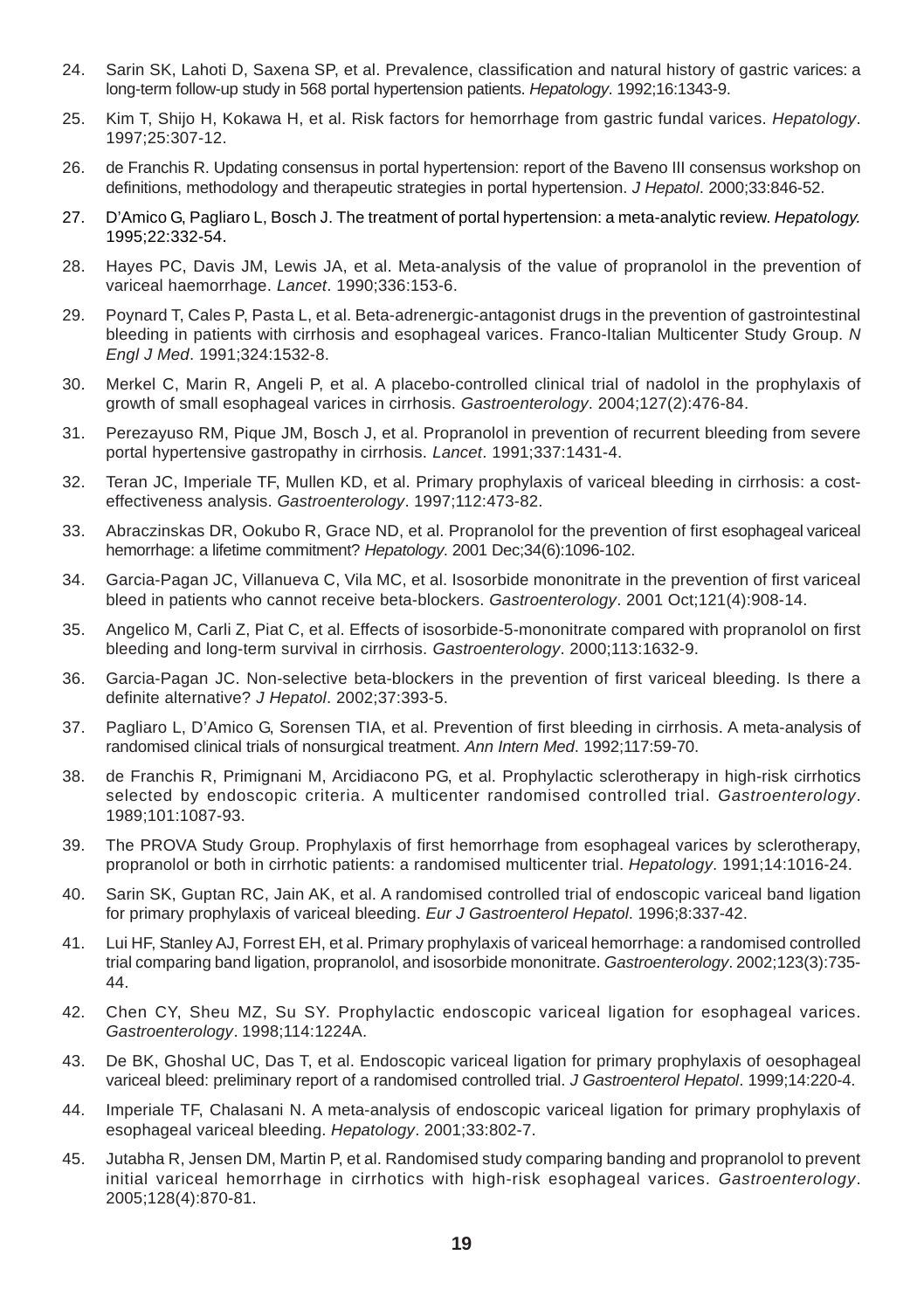- 46. Sarin SK, Wadhawan M, Agrawal SR, et al. Endoscopic variceal ligation plus propranolol versus endoscopic variceal ligation alone in primary prophylaxis of variceal bleeding. *Am J Gastroenterol*. 2005 Apr;100(4):797-804.
- 47. Chalasani N, Boyer TD. Primary prophylaxis against variceal bleeding: beta-blockers, endoscopic ligation, or both? *Am J Gastroenterol*. 2005 Apr;100(4):805-7.
- 48. Binmoeller KF. Glue for gastric varices: some sticky issues. *Gastrointest Endosc*. 2000;52:298-301.
- 49. Spiegel BM, Targownik L, Dulai GS, et al. Endoscopic screening for esophageal varices in cirrhosis: Is it ever cost effective? *Hepatology*. 2003;37(2):366-77.
- 50. Arguedas MR, Heudebert GR, Eloubeidi MA, et al. Cost-effectiveness of screening, surveillance, and primary prophylaxis strategies for esophageal varices. *Am J Gastroenterol*. 2002 Sep;97(9):2441-52.
- 51. de Franchis R. Evolving consensus in portal hypertension. Report of the Baveno IV consensus workshop on methodology of diagnosis and therapy in portal hypertension. *J Hepatol*. 2005 Jul;43(1):167-76.
- 52. Hochain P, Merle V, Tuil S, et al. Transfusion for variceal bleeding in cirrhotic patients. *Gut*. 1996;38(1):154.
- 53. Bleichner G, Boulanger R, Squara P, et al. Frequency of infections in cirrhotic patients presenting with acute gastrointestinal haemorrhage. *Br J Surg*. 1986;73:724-6.
- 54. Bernard B, Cadranel JF, Valla D, et al. Prognostic significance of bacterial infection in bleeding cirrhotic patients: a propective study. *Gastroenterology*. 1995;108:1828-34.
- 55. Goulis J, Armonis A, Patch D, et al. Bacterial infection is independently associated with failure to control bleeding in cirrhotic patients with gastrointestinal hemorrhage. *Hepatology* 1998;27:1207-12.
- 56. Rimola A, Bory F, Teres J, et al. Oral, non-absorbable antibiotics prevent infection in cirrhotics with gastrointestinal hemorrhage. *Hepatology*. 1985;5:463-7.
- 57. Soriano G, Guarner C, Tomas A, et al. Norfloxacin prevents bacterial infection in cirrhotics with gastrointestinal hemorrhage. *Gastroenterology*. 1992;103:1267-72.
- 58. Blaise M, Pateron D, Trinchet JC, et al. Systemic antibiotic therapy prevents bacterial infections in cirrhotic patients with gastrointestinal hemorrhage. *Hepatology*. 1994;20:34-8.
- 59. Pauwels A, Mostefa-Kara N, Debenes B, et al. Antimicrobial prophylaxis after gastrointestinal hemorrhage for cirrhotic patients with a high risk of infection. *Hepatology* 1996;24:802-6.
- 60. Hsieh WJ, Lin HC, Hwang SJ, et al. The effect of ciprofloxacin in the prevention of bacterial infection in patients with cirrhosis after upper gastrointestinal bleeding. *Am J Gastroenterol*. 1998;93:962-6.
- 61. Bernard B, Grange JD, Khac EN, et al. Antibiotic prophylaxis for the prevention of bacterial infections in cirrhotic patients with gastrointestinal bleeding: a meta-analysis. *Hepatology*. 1999;29(6):1655-61.
- 62. Burroughs AK, Patch DW. Management of variceal haemorrhage in cirrhotic patients. *Gut*. 2001;48:738-40.
- 63. Levacher S, Letoumelin P, Pateron D, et al. Early administration of terlipressin plus glyceryl trinitrate to control active upper gastrointestinal bleeding in cirrhotic patients. *Lancet*. 1995;346:865-8.
- 64. Kravetz D, Bosch J, Teres J, et al. Comparison of intravenous somatostatin and vasopressin infusions in treatment of acute variceal hemorrhage. *Hepatology*. 1984 May-Jun;4(3):442-6.
- 65. Jenkins SA, Baxter JN, Corbett W, et al. A prospective randomised controlled clinical trial comparing somatostatin and vasopressin in controlling acute variceal haemorrhage. *Br Med J* (Clin Res Ed). 1985;290(6464):275-8.
- 66. Bagarani M, Albertini V, Anza M. Effect of somatostatin in controlling bleeding from esophageal varices. *Ital J Surg Sci*. 1987;17(1):21-6.
- 67. Saari A, Klvilaakso E, Inberg M, et al. Comparison of somatostatin and vasopressin in bleeding esophageal varices. *Am J Gastroenterol*. 1990;85(7):804-7.
- 68. Hwang SJ, Lin HC, Chang CF, et al. A randomised controlled trial comparing octreotide and vasopressin in the control of acute esophageal variceal bleeding. *J Hepatol*. 1992;16(3):320-5.
- 69. Conn HO, Ramsby GR, Storer EH, et al. Intraarterial vasopressin in the treatment of upper gastrointestinal hemorrhage: a prospective, controlled clinical trial. *Gastroenterology*. 1975;68:211-21.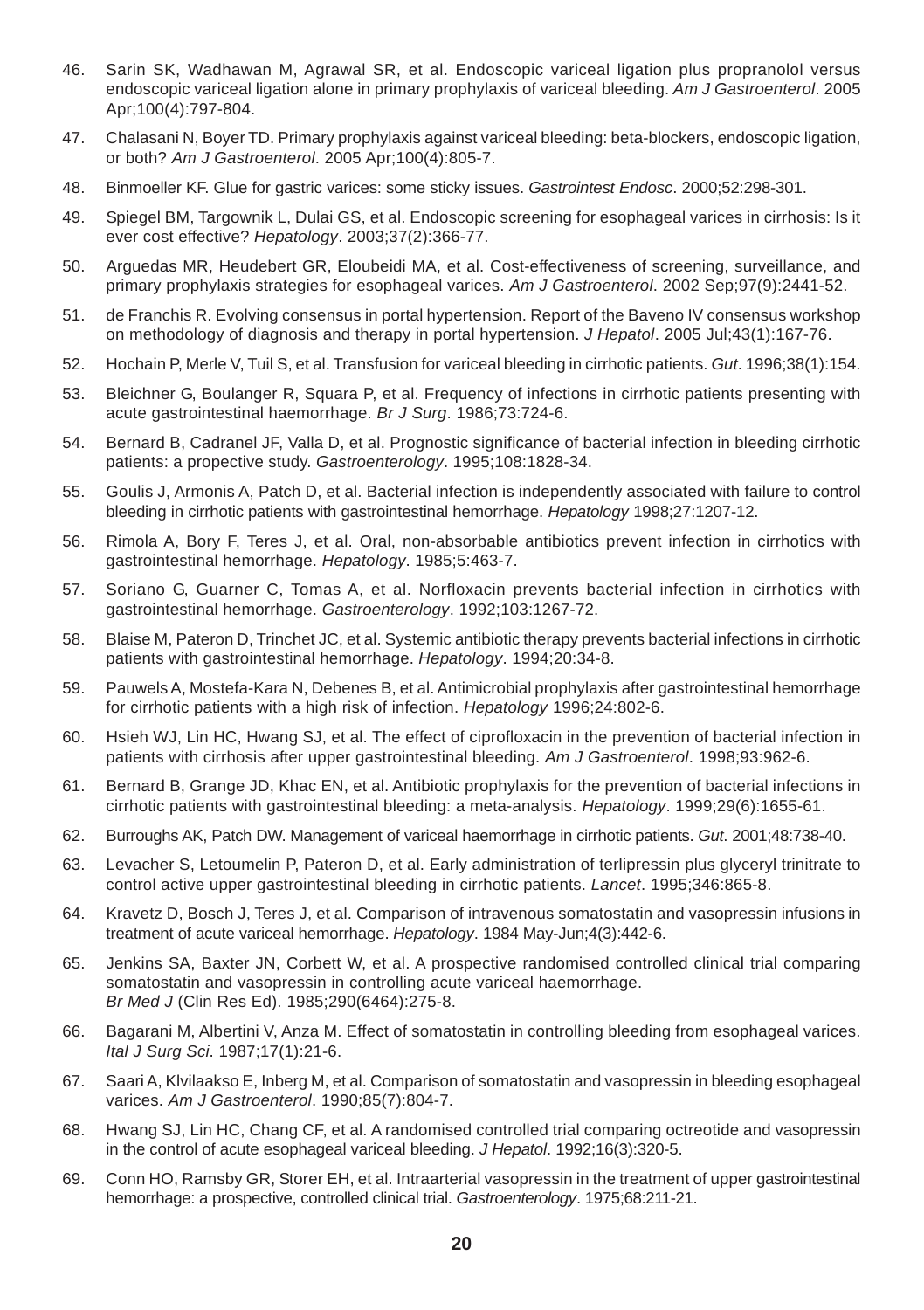- 70. Bosch J, Groszmann RJ, Garcia-Pagan JC, et al. Association of transdermal nitroglycerin to vasopressin infusion in the treatment of variceal hemorrhage: a placebo-controlled clinical trial. *Hepatology*. 1989;10:962-8.
- 71. Gimson AE, Westaby D, Hegarty J, et al. A randomised trial of vasopressin and vasopressin plus nitroglycerin in the control of acute variceal hemorrhage. *Hepatology*. 1986;6:410-3.
- 72. Ioannou G, Doust J, Rockey DC. Terlipressin for acute esophageal variceal hemorrhage. *Cochrane Database Syst Rev*. 2003;(1):CD002147
- 73. Feu F, Ruiz del Arbol L, Banares R, et al. Double-blind randomised controlled trial comparing terlipressin and somatostatin for acute variceal hemorrhage. *Gastroenterology*. 1996;111:1291-9.
- 74. Ortega R, Gines P, Uriz J, et al. Terlipressin therapy with and without albumin for patients with hepatorenal syndrome: results of a prospective, nonrandomised study. *Hepatology*. 2002;36 (4 pt 1):941-8.
- 75. Baik SK, Jeong PH, Ji SW, et al. Acute hemodynamic effects of octreotide and terlipressin in patients with cirrhosis: a randomised comparison. *Am J Gastroenterolerol*. 2005;100(3):631-5.
- 76. Westaby D, Hayes PC, Gimson AE, et al. Controlled clinical trial of injection sclerotherapy for active variceal bleeding. *Hepatology*. 1989;9:274-7.
- 77. Burroughs AK, Hamilton G, Phillips A, et al. A comparison of sclerotherapy with staple transection of the esophagus for the emergency control of bleeding from esophageal varices. *N Engl J Med*. 1989;321:857- 62.
- 78. Lo GH, Lai KH, Ng WW, et al. Injection sclerotherapy preceded by esophageal tamponade versus immediate sclerotherapy in arresting active variceal bleeding: a prospective randomised trial. *Gastrointest Endosc*. 1992;38:421-4.
- 79. Sung JJ, Chung SC, Lai CW, et al. Octreotide infusion or emergency sclerotherapy for variceal haemorrhage. *Lancet*. 1993;342:637-41.
- 80. Escorsell A, Ruiz del Arbol L, Planas R, et al. Multicenter randomised controlled trial of terlipressin versus sclerotherapy in the treatment of acute variceal bleeding: the TEST study. *Hepatology*. 2000;32:471- 6.
- 81. Jenkins SA, Shields R, Davies M, et al. A multicentre randomised trial comparing octreotide and injection sclerotherapy in the management and outcome of acute variceal haemorrhage. *Gut*. 1997;41:526-33.
- 82. Gross M, Schiemann U, Muhlhofer A, et al. Meta-analysis: efficacy of therapeutic regimens in ongoing variceal bleeding. *Endoscopy*. 2001 Sep;33(9):737-46.
- 83. Laine L, el-Newihi HM, Migikovsky B, et al. Endoscopic ligation compared with sclerotherapy for the treatment of bleeding esophageal varices. *Ann Intern Med*. 1993;119:1-7.
- 84. Lo GH, Lai KH, Cheng JS, et al. Emergency banding ligation versus sclerotherapy for the control of active bleeding from esophageal varices. *Hepatology*. 1997;25:1101-4.
- 85. Stiegmann GV, Goff JS, Michaletz-Onody PA, et al. Endoscopic sclerotherapy as compared with endoscopic ligation for bleeding esophageal varices. *N Engl J Med*. 1992;326:1527-32.
- 86. D'Amico G, Pietrosi G, Tarantino I, et al. Emergency sclerotherapy versus medical interventions for bleeding oesophageal varices in cirrhotic patients (Cochrane review). *Cochrane Database Syst Rev*. 2002;CD002233.
- 87. Avgerinos A, Nevens F, Raptis S, et al. Early administration of somatostatin and efficacy of sclerotherapy in acute oesophageal variceal bleeds: the European acute bleeding oesophageal variceal episodes (ABOVE) randomised trial. *Lancet*. 1997;350:1495-9.
- 88. Cales P, Masliah C, Bernard B, et al. Early administration of vapreotide for variceal bleeding in patients with cirrhosis. French club for the study of portal hypertension. *N Engl J Med*. 2001;344:23-8.
- 89. Besson I, Ingrand P, Person B, et al. Sclerotherapy with or without octreotide for acute variceal bleeding. *N Engl J Med*. 1995;333:555-60.
- 90. Sung JJ, Chung SC, Yung MY, et al. Prospective randomised study of effect of octreotide on re-bleeding from oesophageal varices after endoscopic ligation. *Lancet*. 1995;346:1666-9.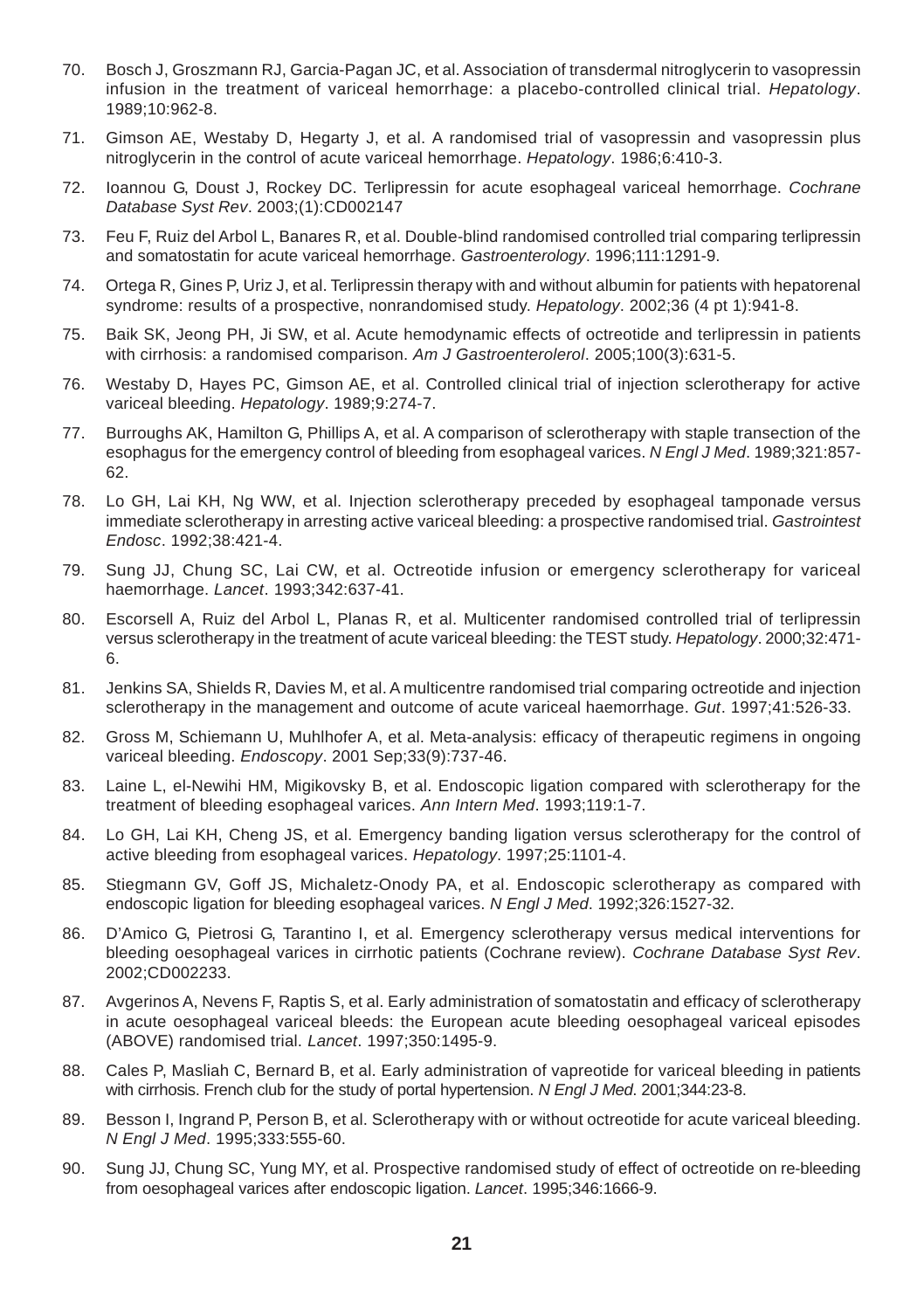- 91. Banares R , Albillos A, Rincon D, et al*.* Endoscopic treatment versus endoscopic plus pharmacologic treatment for acute variceal bleeding: a meta-analysis. *Hepatology*. 2002;35:609-15.
- 92. Villanueva C, Ortiz J, Sabat M, et al. Somatostatin alone or combined with emergency sclerotherapy in the treatment of acute esophageal variceal bleeding: a prospective randomised trial. *Hepatology*. 1999;30:384-9.
- 93. Corley DA, Cello JP, Adkisson W, et al. Octreotide for acute esophageal variceal bleeding: a metaanalysis. *Gastroenterology*. 2001;120:946-54.
- 94. Abraldes JG, Bosch J. Somatostatin and analogues in portal hypertension. *Hepatology*. 2002;35:1305-12.
- 95. Fort E, Sautereau D, Silvain C, et al. A randomised trial of terlipressin plus nitroglycerin vs. balloon tamponade in the control of acute variceal hemorrhage. *Hepatology*. 1990;11:678-81.
- 96. Paquet KJ, Feussner H. Endoscopic sclerosis and esophageal balloon tamponade in acute hemorrhage from esophagogastric varices: a prospective controlled randomised trial. *Hepatology*. 1985 Jul-Aug;5(4):580-3.
- 97. Moreto M, Zaballa M, Bernal A, et al. A randomised trial of tamponade or sclerotherapy as immediate treatment for bleeding esophageal varices. *Surg Gynecol Obstet*. 1988 Oct;167(4):331-4.
- 98. Jalan R, John TG, Redhead DN, et al. A comparative study of emergency transjugular intrahepatic portosystemic stent-shunt and esophageal transection in the management of uncontrolled variceal hemorrhage. *Am J Gastroenterol*. 1995;90:1932-7.
- 99. Sanyal AJ, Freedman AM, Luketic VA, et al. Transjugular intrahepatic portosystemic shunts for patients with active variceal hemorrhage unresponsive to sclerotherapy. *Gastroenterology*. 1996;111:138-46.
- 100. J. Bosch. Salvage transjugular intrahepatic portosystemic shunt: is it really life-saving? *J Hepatol*. 2001;35:658-60.
- 101. Azoulay D, Castaing D, Majno P, et al. Salvage transjugular intrahepatic portosystemic shunt for uncontrolled variceal bleeding in patients with decompensated cirrhosis. *J Hepatol*. 2001;35:590-7.
- 102. Burroughs AK, Patch D. Transjugular intrahepatic portosystemic shunt. *Semin Liver Dis*. 1999;19:457-73.
- 103. Monescillo A, Martinez-Lagares F, Ruiz del Arbol L, et al. Influence of portal hypertension and its early decompression by TIPS placement on the outcome of variceal bleeding. *Hepatology*. 2004;40(4):793-801.
- 104. Burroughs AK, Jenkins WJ, Sherlock S, et al. Controlled trial of propranolol for the prevention of recurrent variceal hemorrhage in patients with cirrhosis. *N Engl J Med*. 1983;309:1539-42.
- 105. Lebrec D, Poynard T, Bernuau J, et al. A randomised controlled study of propranolol for prevention of recurrent gastrointestinal bleeding in patients with cirrhosis: a final report. *Hepatology*. 1984;4:355-8.
- 106. Villeneuve JP, Pomier-Layrargues G, Infante-Rivard C, et al. Propranolol for the prevention of recurrent variceal hemorrhage: a controlled trial. *Hepatology*. 1986;6:1239-43.
- 107. Bernard B, Lebrec D, Mathurin P, et al. Beta-adrenergic antagonists in the prevention of gastrointestinal re-bleeding in patients with cirrhosis: a meta-analysis. *Hepatology*. 1997;25:63-70.
- 108. Gournay J, Masliah C, Martin T, et al. Isosorbide mononitrate and propranolol compared with propranolol alone for the prevention of variceal re-bleeding. *Hepatology*. 2000;31:1239-45.
- 109. Goulis J, Burroughs AK. Portal Hypertensive bleeding: prevention and treatment. In: McDonald J, Burroughs A, Feagan B, (eds). *Evidence Based Gastroenterology and Hepatology*. London: BMJ Books, 1999:389-426.
- 110. Laine L, Cook D. Endoscopic ligation compared with sclerotherapy for treatment of esophageal variceal bleeding: a meta-analysis. *Ann Intern Med*. 1995;123:280-7.
- 111. Heresbach D, Jacquelinet C, Nouel O, et al. Sclerotherapy versus ligation in hemorrhage caused by rupture of esophageal varices. Direct meta-analysis of randomised trials. *Gastroenterol Clin Biol*. 1995 Nov;19(11):914-20.
- 112. Stiegmann GV, Goff JS, Michaletz-Onody PA, et al. Endoscopic sclerotherapy as compared with endoscopic ligation for bleeding esophageal varices. *N Engl J Med*. 1992;326:1527-32.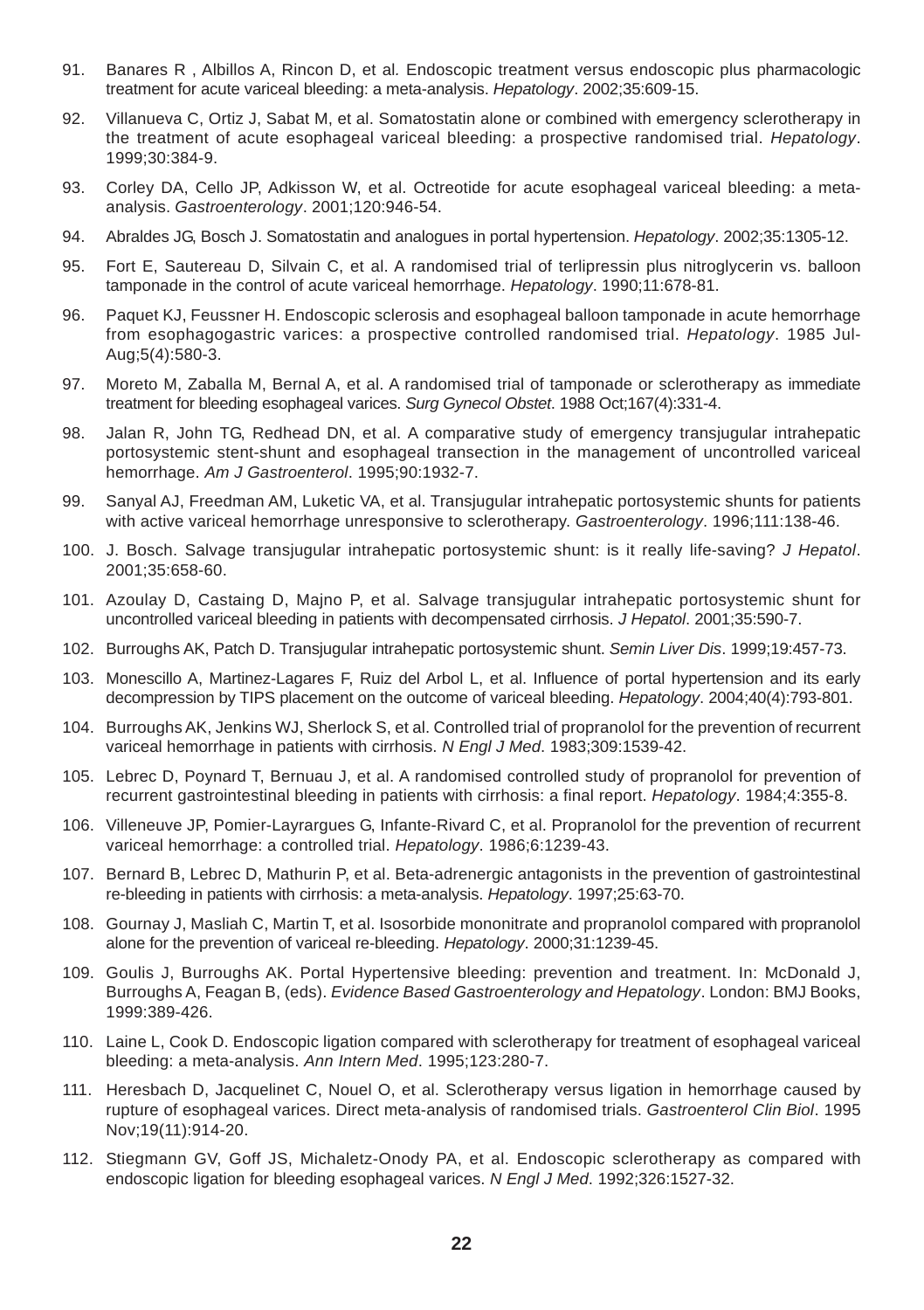- 113. Lo GH, Lai KH, Cheng JS, et al. A prospective, randomised trial of sclerotherapy versus ligation in the management of bleeding esophageal varices. *Hepatology*. 1995;22:466-71.
- 114. Saeed ZA, Stiegmann GV, Ramirez FC, et al. Endoscopic variceal ligation is superior to combined ligation and sclerotherapy for esophageal varices: a multicenter prospective randomised trial. *Hepatology*. 1997;25:71-4.
- 115. Laine L, Stein C, Sharma V. Randomised comparison of ligation versus ligation plus sclerotherapy in patients with bleeding esophageal varices. *Gastroenterology*. 1996;110:529-33.
- 116. Singh P, Pooran N, Indaram A, et al. Combined ligation and sclerotherapy versus ligation alone for secondary prophylaxis of esophageal variceal bleeding: a meta-analysis. *Am J Gastroenterol*. 2002;97:623-9.
- 117. Karsan HA, Morton SC, Shekelle PG, et al. Combination endoscopic band ligation and sclerotherapy compared with endoscopic band ligation alone for the secondary prophylaxis of esophageal variceal hemorrhage: a meta-analysis. *Dig Dis Sci*. 2005;50(2):399-406.
- 118. Patch D, Sabin CA, Goulis J, et al. A randomised, controlled trial of medical therapy versus endoscopic ligation for the prevention of variceal re-bleeding in patients with cirrhosis. *Gastroenterology*. 2002;123:1013-9.
- 119. Agrawal SR, Gupta R, Murthy NS, et al. Comparable efficacy of propranolol plus isosorbide mononitrate and endoscopic variceal ligation in prevention of variceal rebleed. *J Hepatol*. 2002;36(suppl):631A.
- 120. Lo GH, Chen WC, Chen MH, et al. Banding ligation versus nadolol and isosorbide mononitrate for the prevention of esophageal variceal re-bleeding. *Gastroenterology*. 2002;123:728-34.
- 121. Villanueva C, Minana J, Ortiz J, et al. Endoscopic ligation compared with combined treatment with nadolol and isosorbide mononitrate to prevent recurrent variceal bleeding. *N Engl J Med*. 2001;345:647-55.
- 122. Thalheimer U, Mela M, Patch D, et al. Monitoring target reduction in hepatic venous pressure gradient during pharmacological therapy of portal hypertension: a close look at the evidence. *Gut*. 2004;53:143- 8.
- 123. Vinel JP, Lamouliatte H, Cales P, et al. Propranolol reduces the re-bleeding rate during endoscopic sclerotherapy before variceal obliteration. *Gastroenterology*. 1992;102:1760-3. [Erratum, Gastroenterology 1992;103:359.]
- 124. Avgerinos A, Rekoumis G, Klonis C, et al. Propranolol in the prevention of recurrent upper gastrointestinal bleeding in patients with cirrhosis undergoing endoscopic sclerotherapy: a randomised controlled trial. *J Hepatol*. 1993;19:301-11.
- 125. Lo GH, Lai KH, Cheng JS, et al. Endoscopic variceal ligation plus nadolol and sucralfate compared with ligation alone for the prevention of variceal re-bleeding: a prospective, randomised trial. *Hepatology*. 2000;32:461-5.
- 126. Burroughs AK, Vangeli M. Transjugular intrahepatic portosystemic shunt versus endoscopic therapy: randomised trials for secondary prophylaxis of variceal bleeding: an updated meta-analysis. *Scand J Gastroenterol*. 2002;37:249-52.
- 127. Sanyal AJ, Freedman AM, Luketic VA, et al. Transjugular intrahepatic portosystemic shunts compared with endoscopic sclerotherapy for the prevention of recurrent variceal hemorrhage: a randomised, controlled trial. *Ann Intern Med*. 1997;126:849-57.
- 128. Jalan R, Forrest EH, Stanley AJ, et al. A randomised trial comparing transjugular intrahepatic portosystemic stent-shunt with variceal band ligation in the prevention of re-bleeding from esophageal varices. *Hepatology*. 1997;26:1115-22.
- 129. Rossle M, Deibert P, Haag K, et al. Randomised trial of transjugular-intrahepatic-portosystemic shunt versus endoscopy plus propranolol for prevention of variceal re-bleeding. *Lancet*. 1997;349:1043-9.
- 130. Rossle M, Piotraschke J. Transjugular intrahepatic portosystemic shunt and hepatic encephalopathy. *Dig Dis*. 1996;14(Suppl 1):12-9.
- 131. Sanyal AJ, Freedman AM, Shiffman ML, et al. Portosystemic encephalopathy after transjugular intrahepatic portosystemic shunt: results of a prospective controlled study. *Hepatology*. 1994;20:46-55.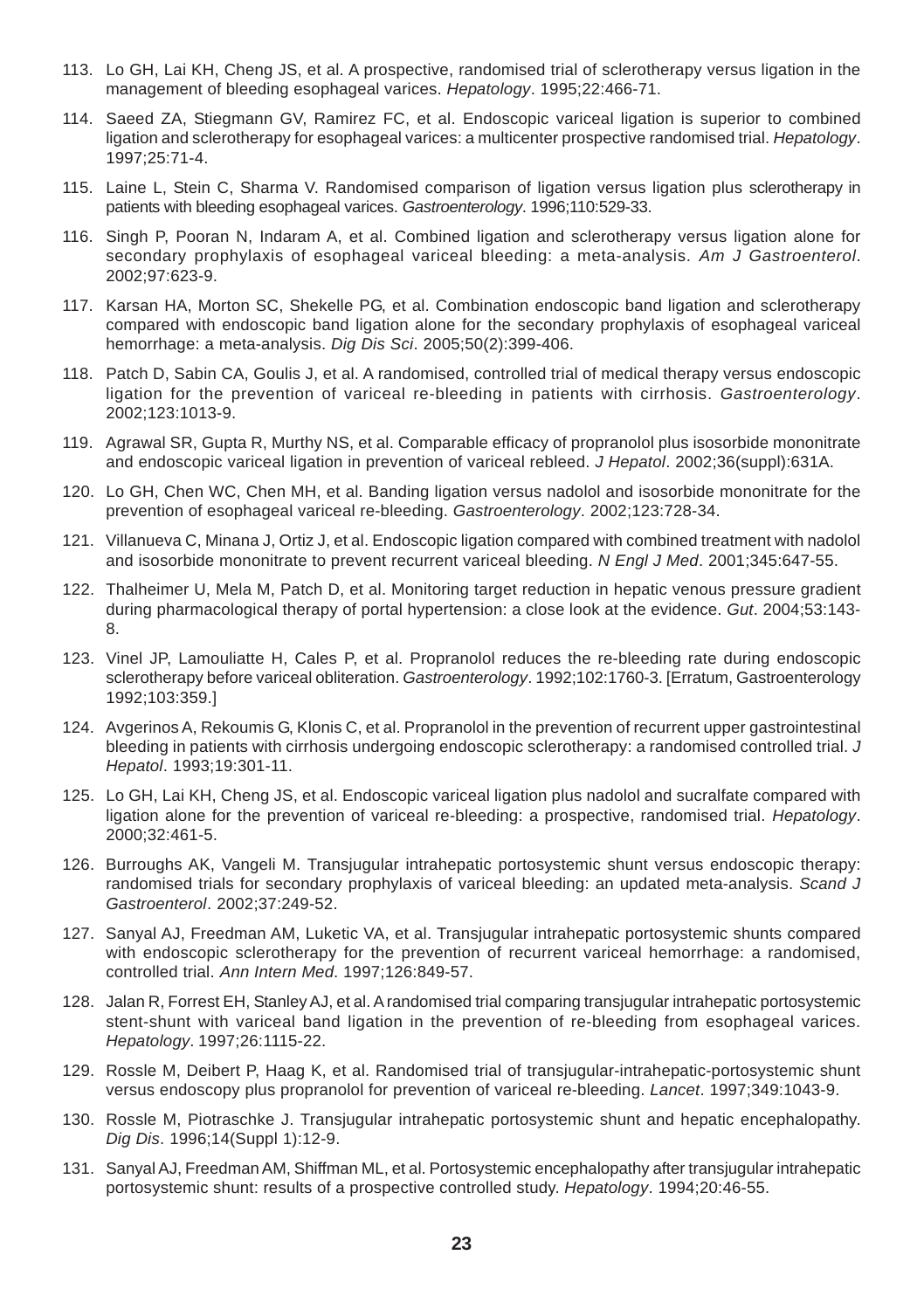- 132. Chalasani N, Clark WS, Martin LG, et al. Determinants of mortality in patients with advanced cirrhosis after transjugular intrahepatic portosystemic shunting. *Gastroenterology*. 2000;118:138-44.
- 133. Jabbour N, Zajko AB, Orons PD, et al. Transjugular intrahepatic portosystemic shunt in patients with endstage liver disease: results in 85 patients. *Liver Transpl Surg*. 1996;2:139-47.
- 134. Jalan R, Elton RA, Redhead DN, et al. Analysis of prognostic variables in the prediction of mortality, shunt failure, variceal re-bleeding and encephalopathy following the transjugular intrahepatic portosystemic stent-shunt for variceal haemorrhage. *J Hepatol*. 1995;23:123-8.
- 135. Escorsell A, Banares R, Garcia-Pagan JC, et al. TIPS versus drug therapy in preventing variceal rebleeding in advanced cirrhosis: a randomised controlled trial. *Hepatology*. 2002;35:385-92.
- 136. Orozco H, Mercado MA, Chan C, et al. A comparative study of the elective treatment of variceal hemorrhage with beta-blockers, transendoscopic sclerotherapy, and surgery: a prospective, controlled, and randomised trial during 10 years. *Ann Surg*. 2000;232:216-9.
- 137. Shah SR. The difficulties in carrying out this study comparing three established modalities of preventing recurrent variceal hemorrhage in patients with portal hypertension. *Ann Surg*. 2001;234:263-5.
- 138. Spina GP, Henderson JM, Rikkers LF, et al. Distal spleno-renal shunt versus endoscopic sclerotherapy in the prevention of variceal re-bleeding. A meta-analysis of 4 randomised clinical trials. *J Hepatol*. 1992;16:338-45.
- 139. Rikkers LF, Jin G, Burnett DA, et al. Shunt surgery versus endoscopic sclerotherapy for variceal hemorrhage: late results of a randomised trial. *Am J Surg*. 1993;165:27-32.
- 140. Henderson JM, Nagle A, Curtas S, et al. Surgical shunts and TIPS for variceal decompression in the 1990s. *Surgery*. 2000;128:540-7.
- 141. Orozco H, Mercado MA. The evolution of portal hypertension surgery: lessons from 1000 operations and 50 Years' experience. *Arch Surg*. 2000;135:1389-93.
- 142. Rosemurgy AS, Serafini FM, Zweibel BR, et al. Transjugular intrahepatic portosystemic shunt vs. smalldiameter prosthetic H-graft portacaval shunt: extended follow-up of an expanded randomised prospective trial. *J Gastrointest Surg*. 2000;4:589-97.
- 143. Rosemurgy AS, Bloomston M, Zervos EE, et al. Transjugular intrahepatic portosystemic shunt versus Hgraft portacaval shunt in the management of bleeding varices: a cost-benefit analysis. *Surgery*. 1997;122:794-9.
- 144. Rosch J, Keller FS. Transjugular intrahepatic portosystemic shunt: present status, comparison with endoscopic therapy and shunt surgery, and future prospectives. *World J Surg*. 2001;25(3):337-45.
- 145. Huang YH, Yeh HZ, Chen GH, et al. Endoscopic treatment of bleeding gastric varices by N-butyl-2 cyanoacrylate (Histoacryl) injection: long-term efficacy and safety. *Gastrointest Endosc*. 2000;52:160-7.
- 146. Lee YT, Chan FK, Ng EK, et al. EUS-guided injection of cyanoacrylate for bleeding gastric varices. *Gastrointest Endosc*. 2000;52:168-74.
- 147. Kind R, Guglielmi A, Rodella L, et al. Bucrylate treatment of bleeding gastric varices: 12 years' experience. *Endoscopy*. 2000;32:512-9.
- 148. Lo GH, Lai KH, Cheng JS, et al. A prospective, randomised trial of butyl cyanoacrylate injection versus band ligation in the management of bleeding gastric varices. *Hepatology*. 2001;33:1060-4.
- 149. Sarin SK, Jain AK, Jain M, et al. A randomised controlled trial of cyanoacrylate versus alcohol injection in patients with isolated fundic varices. *Am J Gastroenterol*. 2002;97:1010-5.
- 150. Mastumoto A, Matsumoto H, Inokuchi H. Isolated gastric fundal varices: a challenging issue. *Am J Gastroenterol*. 2002;97:2930-1.
- 151. Chau TN, Patch D, Chan YW, et al. "Salvage" transjugular intrahepatic portosystemic shunts: gastric fundal compared with esophageal variceal bleeding. *Gastroenterology*. 1998;114:981-7.
- 152. Stanley AJ, Jalan R, Ireland HM, et al. A comparison between gastric and oesophageal variceal haemorrhage treated with transjugular intrahepatic portosystemic stent shunt (TIPSS). *Aliment Pharmacol Ther*. 1997;11(1):171-6.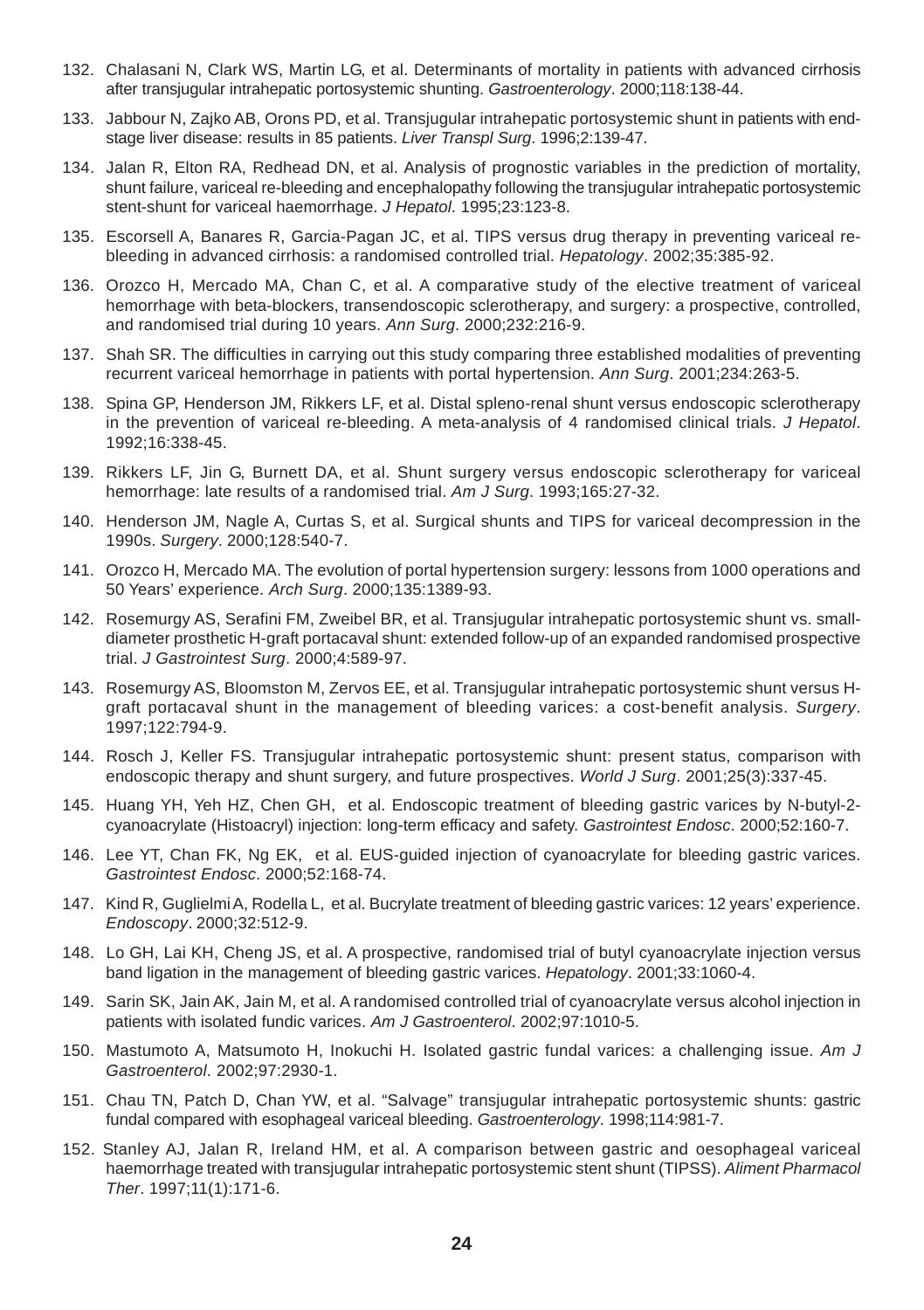## **ACKNOWLEDGEMENT**

The committee for this guideline would like to express their gratitude and appreciation to the following for their contribution:

- $\triangleright$  Panel of reviewers who reviewed the draft
- ¾ Technical Advisory Committee for Clinical Practice Guidelines for their valuable input and feedback

## **DISCLOSURE STATEMENT**

The panel members have no potential conflict of interest to disclose.

## **SOURCES OF FUNDING**

The development of this CPG was supported financially in its entirety by the Malaysian Society of Gastroenterology and Hepatology without any involvement of the pharmaceutical industry.